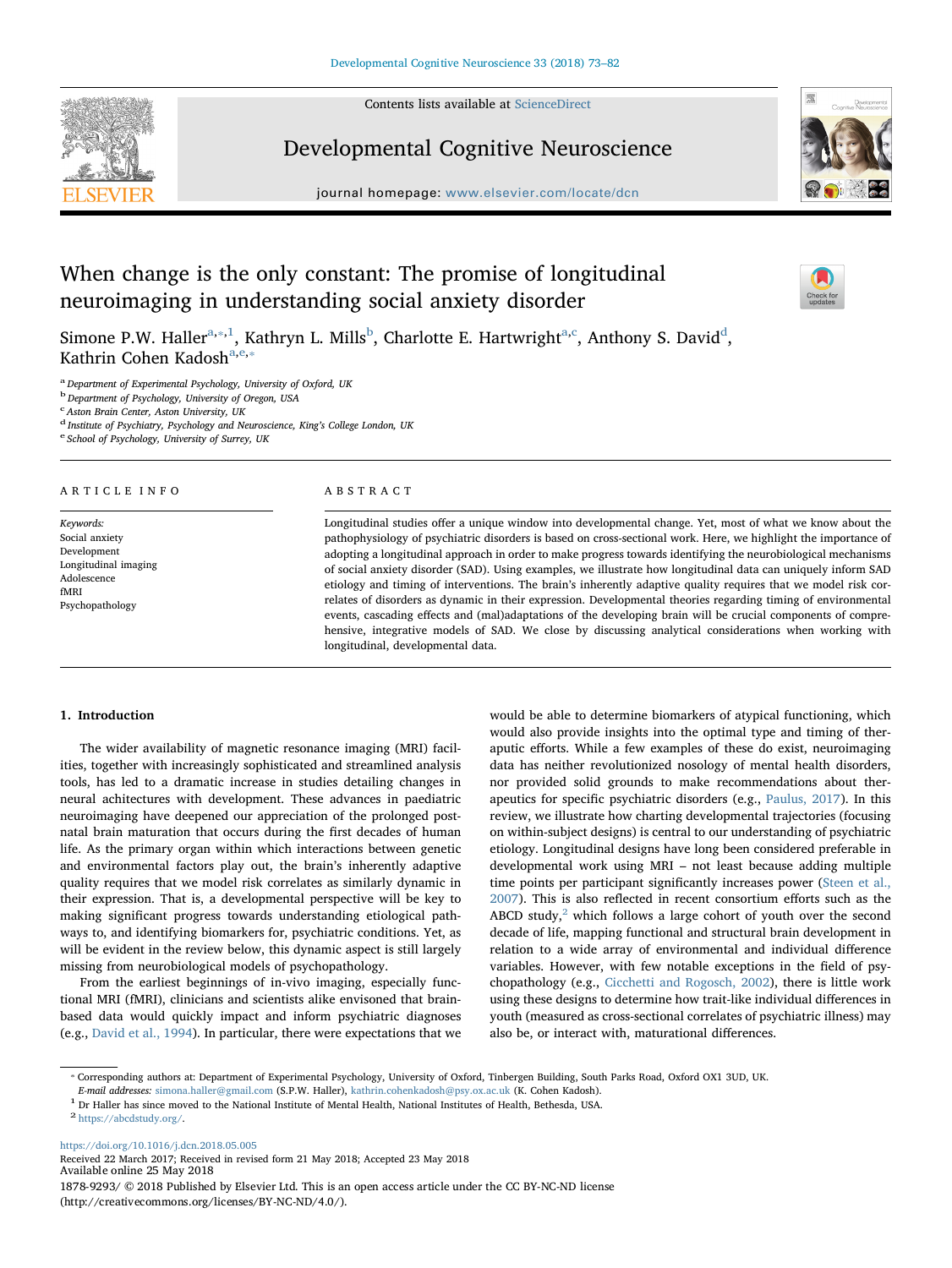Here, we highlight how a comprehensive longitudinal approach is best suited to study risk correlates, and specifically how these data allow us to 'connect the dots' on some of the early indicators we have for sensitive periods and diverging trajectories, specifically in SAD. Sensitive periods are defined as time periods where environmental input (or lack thereof) plays an increased role in shaping a neural system. We focus on the juncture of adolescence (spanning the years from late childhood to early adulthood) and review what is known about SAD risk expression as the adolescent years unfold. Lastly, we provide some practical recommendations on the implementation of longitudinal modeling with multiple cognitive or environmental factors alongside brain-based indices of change in youth populations.

## 2. Mapping change in individual trajectories

Thus far, paediatric imaging studies of pathophysiology have mainly focused on case control comparisons with youth who fulfill certain diagnostic criteria in order to identify disorder-related differences in activation or connectivity. Results of these studies paint a complex picture and are often inconsistent with respect to the directionality of group mean activation and connectivity differences in relevant brain regions in group comparisons between control groups and pediatric clinical populations. In part, these inconsistencies can be explained by the cross-sectional research approach. (see [Fig. 1](#page-1-0) for an illustration). A cross-sectional approach, even if adequately powered (which many neuroimaging studies are not, given effect sizes), can obscure developmental trends and the many different mechanisms at play that map onto different symptom profiles. Inconsistent findings may therefore reflect both heterogeneity within symptom-based diagnostic categories (i.e., sub-categories of brain-circuit dysfunction) and accentuated individual differences in development (i.e., differences in timing of developmental expression).

Developmental timing of symptom onset may suggest that different pathophysiological mechanisms are at play. In the context of a hierarchical, region/circuit-specific patterns of brain maturation, it is plausible that both primary pathophysiology and secondary effects on developmental trajectories present differently. For instance, parietal and lateral frontal network regions may be more heavily relied on to carry out cognitive control tasks earlier in development, with less reliance on medial and ventral frontal neural regions (e.g., [Durston et al.,](#page-8-2) [2006;](#page-8-2) [Ordaz et al., 2013\)](#page-8-3). Hence, as the networks supporting cognitive control functions shift during development (alongside changes in cognitive stategies or performance), it is likely that clinically-relevant symptoms emerging along this developmental process have different neurobiological manifestations.

Developmental timing will also give rise to secondary effects on maturational trajectories. Therefore, an understanding of circuit

development will likely precede a comprehensive understanding of symptom-specific dysfunctions and the identification of early biomarkers for psychiatric conditions. Within-subject designs uniquely parse out the degree to which individual-differences are really maturational differences or are time-invariant trait differences. Most likely, they will be a combination of both. In order to make room for the role of developmental timing, dynamic conditional effects of risk factors, and cascading effects on outcomes, it is critical that we move beyond cross-sectional designs and focus our efforts on mapping change in individual trajectories over time.

## 3. Mapping brain development

Although longitudinal designs, including multiple brain scans of the same individual, are a significant investment of time and resources, the numerous theoretical gains warrant the costs. Placing the identification of psychiatric biomarkers in the context of development may seem impossibly complex because it means examining sophisticated interactions between age/age of onset, symptoms and cognitive/emotional processes, and exploring age beyond linear trends. Paradoxically, we may find that it is easier to identify mechanisms of pathophysiology alongside discovering mechanistic principles of neural organization that cut across development and disorder. For instance, development can help us understand how cognitive functions are supported when specific regions or networks are less available or efficient, or the effects of hyper/hypo-activation of particular regions or networks on distributed neural activity within the network. These may be similar to processes relevant for disorder. But even beyond understanding principles of organization, there are many gains to be made.

First, a key benefit of mapping developmental trajectories is that it would allow us to understand what constitutes typical variations and what represents risk or a risk trajectory in a given context. Building comprehensive, continuous trajectories of cognitive and brain development in well characterized samples will allow us to differentiate the type of developmental differences (i.e., developmental delay, lag, deterioration or overall deficit; see [Fig. 2B](#page-2-0)), diverging trajectories and changing risk correlates. Mechanistic insights crucial to therapeutic recommendations are almost impossible to gain with cross-sectional approaches, even with finely binned cross-sectional data. For instance, when studying a phenotype compared to healthy controls, it would be important to distinguish a "delay in maturation" from a "deficit" explanation (as detailed in [Fig. 2](#page-2-0)B). As illustrated in [Fig. 1](#page-1-0) (which treats the same set of data points as cross-sectional and longitudinal), the best model fit differs between the two designs. Hence, while the quadratic trend revealed in the longitudinal treatment of the data would support a delayed maturation explanation for the phenotype, the cross-sectional trend would support a deficit explanation. Longitudinal data is

<span id="page-1-0"></span>

Fig. 1. Hypothetical data to illustrate how longitudinal designs can reveal developmental trends that may remain obscured in cross-sectional data. The same data treated i) cross-sectional (left) ii) longitudinal (right). The model with the best fit for the data treated cross-sectionally is linear whereas the optimal fit model for the same data treated longitudinally is quadratic.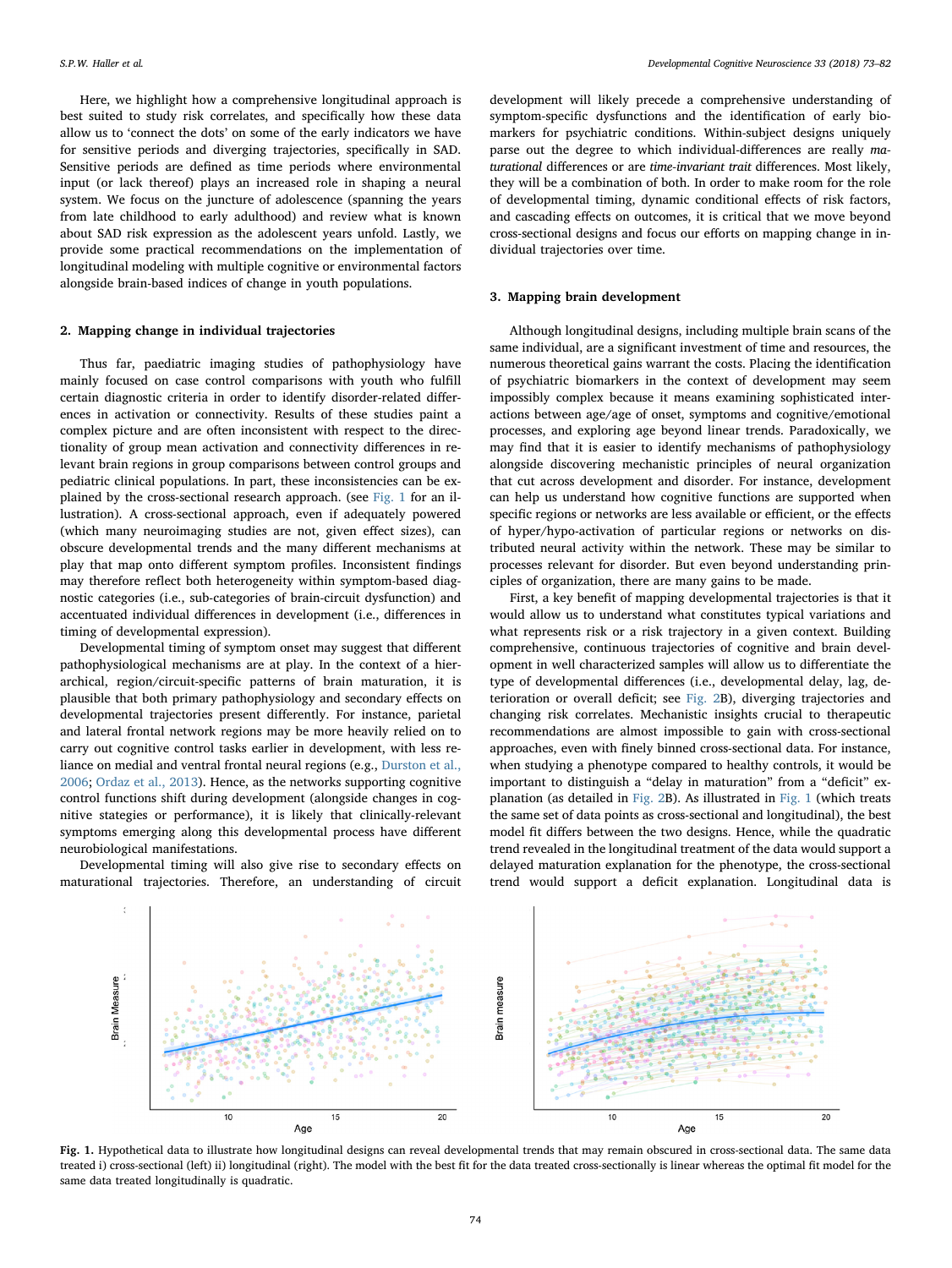<span id="page-2-0"></span>

Fig. 2. A) Hypothesized patterns of cognitive and brain development during adolescence. Of particular concern for the current paper are the adolescent-specific changes, which are likely to indicate a period of heightened plasticity for development (Adapted with permission from [Casey, 2013](#page-7-1)). B) Hypothesized developmental trajectories of functioning (Adapted with permission from Reichenberg et al., 2010).

therefore pertinent in differentiating these alternatives, especially in regard to the distinction between maturational and stable deficit.

Secondly, mapping individual trajectories of change in developing populations will allow us to understand whether particular networks undergo periods of significant and rapid maturation. Rapid maturational change of individual structures or brain function does not necessarily mean that these structures or functions are amenable to external influence (in terms of both environmental insult and intervention) at the time of change. However, it is plausible that early emerging functions will result in earlier brain specialization, thus leaving the cognitive/brain function in question less amenable to interventions at later time points ([Johnson et al., 2015](#page-8-4)). Hence, differentiating changes that are unique to a developmental period from those that are non-specific on-going changes, or emerging changes that will mature at the later stage ([Fig. 2](#page-2-0)A) may be an important piece of the puzzle. When mapping change in relation to external factors, we can move closer to understanding whether there are sensitive periods for the development of certain functions and impact of particular (therapeutic) experiences.

Each type of developmental difference and pathway comes with its own implications for therapeutic approaches. For example, we could

either develop programs that target specific points of divergence from typical trajectories, or help to compensate for delay early on. No matter how these trajectories play out, getting a better handle on timing information (i.e. understanding when and how risk factors are expressed in development) will be crucial if we are to devise interventions that target both brain function and behavior effectively [\(Cohen Kadosh](#page-8-5) [et al., 2013a](#page-8-5)[,b;](#page-8-6) [Johnson et al., 2015](#page-8-4)). Choice and timing of therapeutics for at-risk youth is particularly tricky. Whilst "the earlier the better" may appear to be the most intuitive approach, intervening early for those at risk is a more delicate decision.

In the following section we illustrate the benefits of this approach, using examples from the developmental or clinical neuroscience literature to show how key findings in the literature need to be extended with longitudinal data. Social anxiety disorder (SAD) lends itself well as an illustrative clinical example, with a body of work on a reliably identified early risk profile (behavioral inhibition). It is noteworthy that the processes discussed below are affected across several psychiatric illnesses; from a functional standpoint, key processes are often those that track with several symptom dimensions (e.g., reward and threat processing, attention and cognitive control, working memory etc.).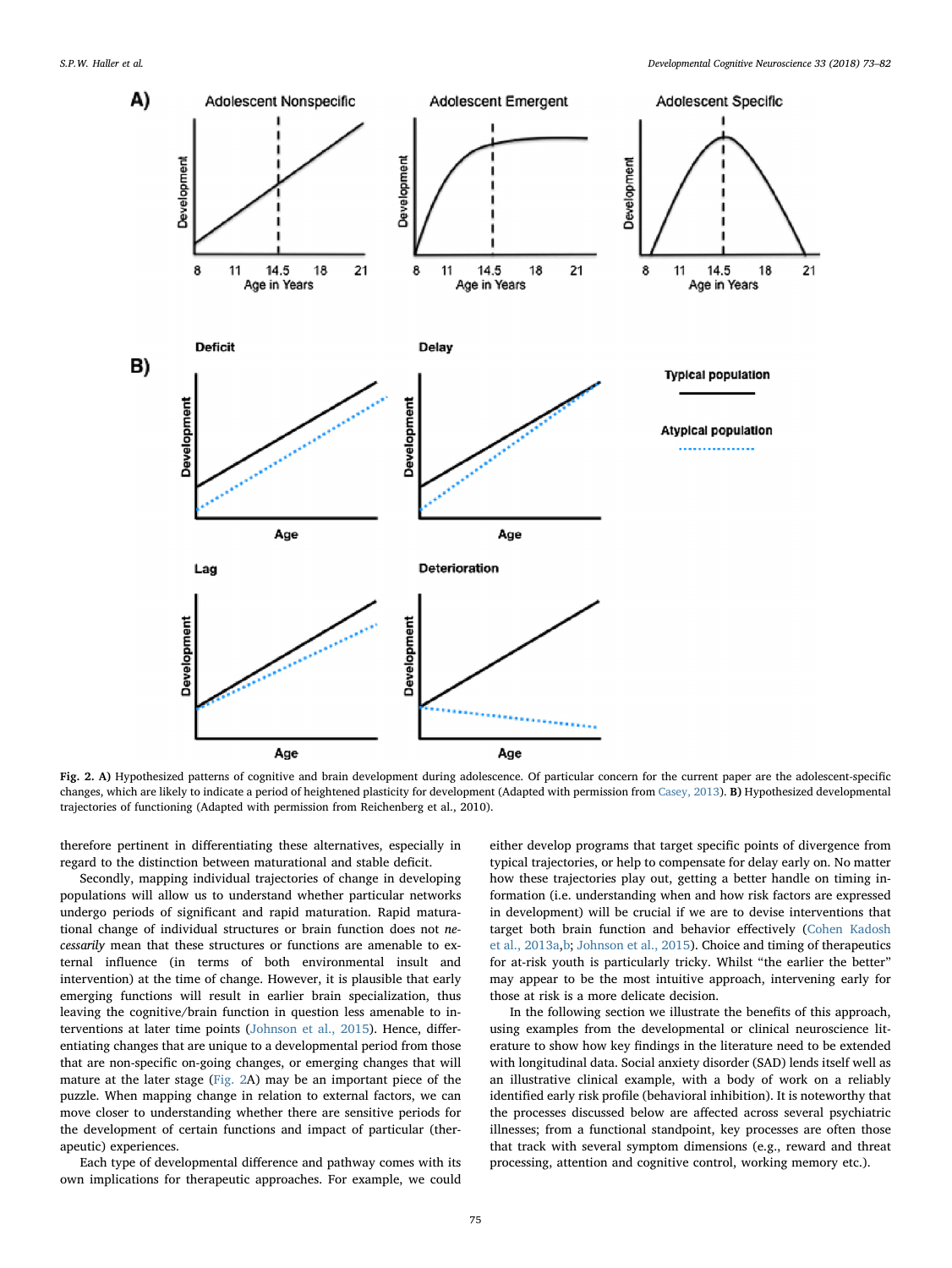# 4. Adolescence as a time of risk expression: the case of social anxiety disorder

Adolescence is a transitional period marked by changes on many levels: developments in brain structure and function, genetic and hormonal changes with puberty, as well as new social-environmental demands (e.g., [Dahl, 2004](#page-8-7)). As early as prenatal development, risk factors such as adverse environments and factors intrinsic to the brain such as the quality of neural processing (i.e., the sampling of the early environment) significantly impact cognitive and emotional variables (e.g., [Andersen, 2003\)](#page-7-2). It may be that that these early risk factors only find their full expression during the second decade of life. The timing of adolescence-associated social, hormonal, and neural changes may compound risk for mental health disorders in this developmental period ([Haller et al., 2014](#page-8-8), [2015](#page-8-9); [Keshavan et al., 2014;](#page-8-10) [Paus et al., 2008\)](#page-8-11). In the psychiatric literature, adolescence has long been recognized as a period of great vulnerability: age-of-onset data suggest that initial impairing symptoms of many psychiatric disorders, including anxiety disorders, often emerge at the adolescent juncture [\(Kessler et al., 2005](#page-8-12), [2007;](#page-8-13) [Wittchen et al., 1999\)](#page-9-1).

SAD is one such example. There is a pronounced increase of SAD symptomatology at the juncture of adolescence persisting to explain a significant proportion of adult SAD ([Gregory et al., 2007](#page-8-14); [Kessler et al.,](#page-8-12) [2005;](#page-8-12) [Wittchen et al., 1999](#page-9-1)). The hallmark of SAD is a disabling and persistent fear and consequential avoidance of social situations. Individuals with SAD fear negative evaluation and social rejection, with concerns usually centering on thoughts of humiliation and embarrassment ([American Psychiatric Association. APA, 1994](#page-7-3); [Clark and Wells,](#page-8-15) [1995;](#page-8-15) [Foa et al., 1996](#page-8-16)). The course of SAD is often chronic, and is associated with co-morbid depressive symptoms and low self-esteem [\(Cox](#page-8-17) [et al., 2004](#page-8-17)). Since peer interactions carry important learning experiences for adolescents, avoidance of social exchanges is particularly impairing and disruptive during adolescence. Additionally, as poor social interactions in school environments also impact academic success, intervening early is all the more important. What do we know about the processing characteristics of SAD, and the way in which the adaptive and dynamic brain adjusts to biased input?

# 4.1. Threat interpretation

In many ways, SAD represents an exaggerated presentation of a typical developmental phenomenon in adolescence: increased salience and reactivity to social cues, and sensitivity to social exclusion. Central to cognitive models of (social) anxiety are systematic biases in the way social information is processed (e.g., [Clark and Wells, 1995](#page-8-15)). Biases are thought to give rise to preferential processing of threatening information, maintaining social fears by shaping maladaptive patterns of social avoidance. For instance, skewed interpretations of everyday ambiguous social experiences (e.g., a frown of an audience member during your presentation or a laugh behind you in the hallway – note that social interactions are often ambiguous as one must always infer mental states indirectly via verbal/non-verbal cues) have generally shown robust associations with social anxiety ([Stopa and Clark, 2000;](#page-9-2) [Amin et al.,](#page-7-4) [1998;](#page-7-4) [Amir et al., 2012](#page-7-5); [Constans et al., 1999](#page-8-18); [Huppert et al., 2003](#page-8-19)). Developmental differences in interpretational style and its links to (social) anxiety have been found in cross-sectional work, with more robust associations between social anxiety and interpretations of social stimuli across studies in adolescent samples compared to younger populations (e.g., [Creswell et al., 2014](#page-8-20); [Miers et al., 2008\)](#page-8-21). It is possible that interpretational style is more malleable to interventions before adolescence, with the growing importance of peers and socio-cultural norms increasingly guiding behavior, it is likely that social cue interpretation fine-tunes during puberty. With increasing age, youth have a greater quantity of social experiences to inform their thinking, and cognitive styles may also become more stable and global (e.g., [Nolen-](#page-8-22)[Hoeksema et al., 1992](#page-8-22); [Nolen-Hoeksema, 1996\)](#page-8-23). Hence,

interpretational style may only become sufficiently stable and function as a maintenance factor in adolescence, not earlier in development.

Increased affective responding to negative social cues in youth with SAD, or youth selected for increased social worries, have been linked to increased amygdala sensitivity as well as differential responses in several frontal regions such as the anterior cingulate cortex (ACC), medial PFC (mPFC), ventro/dorsal-lateral PFC (vl/dlPFC), and insula (e.g., [Battaglia et al., 2012;](#page-7-6) [Jarcho et al., 2016](#page-8-24); [Killgore and Yurgelun-Todd,](#page-8-25) [2005\)](#page-8-25). These data have been replicated and extended with tasks that engage the participant in more dynamic social exchanges online ([Jarcho et al., 2013b](#page-8-26) and [2016](#page-8-24); [Guyer et al., 2009](#page-8-27)). Brain networks implicated in perturbed processing in SAD are the same as those that have been documented to undergo prolonged structural and functional change across adolescence [\(Mills et al., 2014](#page-8-28); [Goddings et al., 2014](#page-8-29)). Cross-sectional data on typically developing youth suggest that sensitivities in the neural responses of subcortical affect- and reward-processing regions (such as the amygdala and striatum) to simple threatening or rewarding stimuli peak around adolescence ([Chein et al.,](#page-7-7) [2011;](#page-7-7) [Ernst et al., 2005;](#page-8-30) [Passarotti et al., 2009;](#page-8-31) [Somerville et al., 2011](#page-9-3); [Van Leijenhorst et al., 2010\)](#page-9-4). There is some contention as to whether these peak sensitivities occur before, at the start, or in mid-adolescence ([Hare et al., 2008](#page-8-32); [Somerville et al., 2011,](#page-9-3) [2013;](#page-9-5) [Gee et al., 2013a,](#page-8-33)[b](#page-8-34)). Functional developmental trajectories of frontal areas in response to socio-affective stimuli are equally complex, with reports of adolescentemergent or -unique trends in tasks that require automatic or effortful emotion regulation (e.g., [McRae et al., 2012;](#page-8-35) [Somerville et al., 2013](#page-9-5)). Inconsistencies in the directionality of functional developmental differences in child/adolescent/adult groups across studies have made it difficult to draw firm conclusions about developmental change ([Crone](#page-8-36) [and Dahl, 2012](#page-8-36)). It is plausible that age and/or pubertal status may significantly affect how social stimuli are processed, possibly obscuring more subtle SAD-related differences. Overall, it is clear that we need to integrate findings on SAD-linked functional responses of key emotion generation and regulation regions with the emerging corpus of work on typical developmental trajectories of peak sensitivities of regions in these networks to understand when and how neural trajectories diverge.

## 4.2. Emotion regulation

As well as studying mean activation differences in individual regions, recent studies have explored typical and anxiety-linked developmental changes in functional connectivity between regions of socialaffective and social-cognitive brain networks. Task-based functional connectivity is an indicator of co-activation between different areas during engagement in different task conditions ([Friston, 2011](#page-8-37)), and may represent an approach that more closely aligns with the notion that computations are carried out in concert by distributed networks. However, changes in coupling (as opposed to a valence 'switch' in connectivity) can be difficult to interpret, as we cannot know what drives differences (i.e., it could be either node, both nodes, the connectivity between nodes, or a third region influencing both regions). With this in mind, different functional connectivity patterns and agerelated changes of these patterns in response to emotionally evocative stimuli in youth with increased levels of (social) anxiety have been reported in a handful of studies (e.g., [Spielberg et al., 2014a,](#page-9-6)[b](#page-9-7); [Gold](#page-8-38) [et al., 2016](#page-8-38); [Hardee et al., 2013\)](#page-8-39). Findings are inconsistent and difficult to compare across studies due to the different task-related processes and specific contrasts employed across studies. Some studies find increased negative coupling in youth with anxiety in fronto-limbic circuits, both in task conditions where attention is explicitly directed at threat features of stimuli (e.g., [Gold et al., 2016](#page-8-38)), or where attention capture by threat is bottom-up ([Hardee et al., 2013](#page-8-39)). Other studies have found no difference (e.g., [McClure et al., 2007\)](#page-8-40), or significantly less negative coupling (e.g., [Monk et al., 2008](#page-8-41); [Hare et al., 2008\)](#page-8-32), in anxious youth as compared to typically developing peers. Two studies have additionally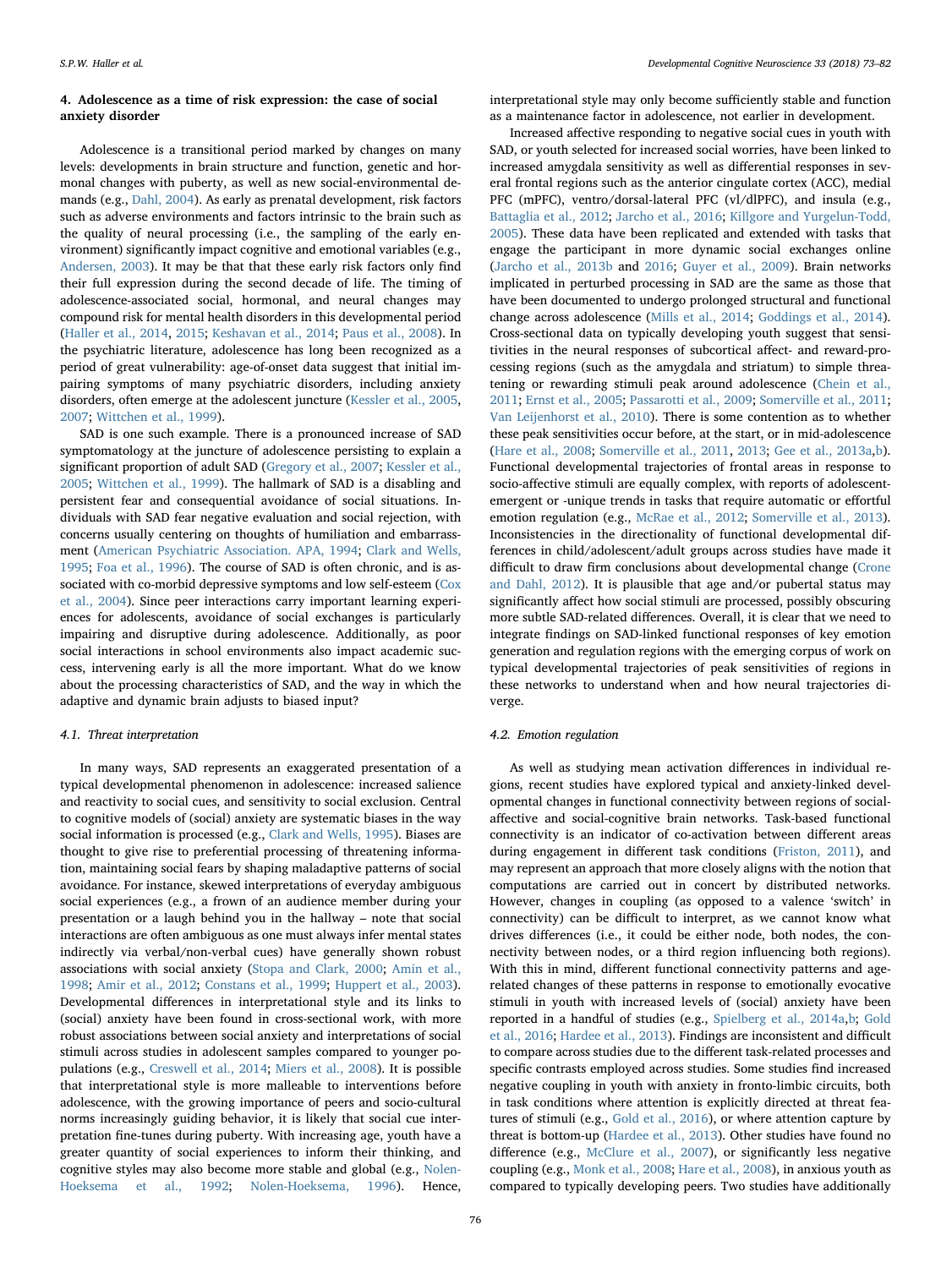examined age as a factor. [Gold et al. \(2016\)](#page-8-38) reported that anxious adolescents exhibited the inverse task-related connectivity compared to anxious adults, with increased negative coupling of amygdala-PFC circuit in anxious adolescents and increased positive coupling in anxious adults during threat appraisal. [Kujawa et al. \(2016\)](#page-8-42) reported a positive association between amygdala-ACC connectivity and age in anxious youth during a face-emotion processing task, with the reverse age trend observed in the typically developing controls.

These results are particularly interesting in the context of two lines of work. Firstly, recent cross-sectional studies on typical developmental changes in functional connectivity have documented a normative developmental 'switch' from positive to negative connectivity in the amygdala-medial PFC network when viewing emotional faces compared to a baseline condition (i.e., non-threat specific) ([Gee et al.,](#page-8-34) [2013b;](#page-8-34) [Wu et al., 2016\)](#page-9-8). The authors reported that children aged 4–9 years showed positive connectivity, whilst from early adolescence (10–13 years) to adulthood, youth exhibited negative connectivity [\(Gee](#page-8-34) [et al., 2013b](#page-8-34)). Additionally, the authors found that the switch in coupling is related to individual differences in declining separation anxiety.

Secondly, work examining the effects of early adverse experiences on functional connectivity of limbic-prefrontal circuits in youth samples consistently suggests that childhood social experiences result in neural adaptions in these circuits (although we note that it is often difficult to disentangle heritable vulnerability from the quantified environmental factors) (e.g., [Herringa et al., 2016](#page-8-43); [Gee et al., 2013a](#page-8-33)[,b;](#page-8-34) [Silvers et al.,](#page-9-9) [2016\)](#page-9-9). Specifically, [Gee et al. \(2013a\)](#page-8-33) found that early adversity is associated with a shift in timing of the normative amygdala-PFC connectivity pattern. The authors found that youth who had experienced early caregiving adversity exhibited negative amygdala-mPFC connectivity (the more "mature" phenotype) earlier in development. There is also evidence that these adaptions are linked to internalizing outcomes. Results from studies by [Silvers et al. \(2016\)](#page-9-9) and [Herringa et al.](#page-8-43) [\(2016\)](#page-8-43) suggest that increased fronto-limbic connectivity to negative stimuli may represent an adaptive augmentation in this population, a source of resilience against internalizing symptoms in adolescence. Childhood adversity predicted increased connectivity in this circuit only in adolescents with low levels of internalizing symptoms [\(Herringa](#page-8-43) [et al., 2016](#page-8-43)). While both lines of work speak to this circuit being a potential developmental target, the latter highlights that we need to be cautious and contextualize what we determine to be adaptive. Together, this body of work highlights the importance of interpreting pathophysiological findings in youth in the light of age-related change; risk and resilience trajectories and pathophysiological underpinnings of subgroups need to be discerned with longitudinal data.

## 4.3. Behavioral inhibition

There have been several studies looking at behavioral inhibition (BI) as a risk profile to understand pathways to SAD [\(Goldsmith and](#page-8-44) [Gottesman,](#page-8-44) 1981; [Matheny, 1989\)](#page-8-45). BI is a reliably and early identified temperamental factor associated with heightened sensitivity to novel situations and people, and avoidance of unfamiliar stimuli in general ([Kagan et al., 1987](#page-8-46)). Evidence from both longitudinal and high-risk family studies has demonstrated that BI is a developmental and familial risk factor for anxiety disorders, specifically SAD ([Biederman et al.,](#page-7-8) [2014;](#page-7-8) [Clauss and Blackford, 2012;](#page-8-47) [Hayward et al., 1998](#page-8-48); [Rosenbaum](#page-9-10) [et al., 2000;](#page-9-10) [Schwartz et al., 1999](#page-9-11)). Interestingly, although BI is often used as an early proxy for SAD, there is large variability in outcomes, with many children developing neither clinical nor sub-clinical levels of social anxiety – BI represents only one possible pathway to clinical anxiety. What are the mechanisms fueling the BI to SAD risk trajectory, what are the mechanisms of continuity and change?

Numerous studies have found evidence for biased attention orienting (i.e., preferential orienting and/or maintenance of attention to social threat such as angry faces) in adults and youth with SAD or with high trait levels of social anxiety relative to their non-socially anxious

controls (e.g., [Roy et al., 2008;](#page-9-12) [Stirling et al., 2006\)](#page-9-13). Some studies suggest more complex attentional patterns of hyper vigilance-avoidance depending on length of threat exposure (e.g., [Gamble and Rapee, 2009](#page-8-49); [Kircanski et al., 2015\)](#page-8-50). Similarly, there is some evidence suggesting that children with BI also show atypical attentional patterns [\(Pérez-Edgar](#page-8-51) [et al., 2010](#page-8-51); [Pine et al., 2009\)](#page-8-52), which act as moderators between early temperament and later anxiety symptoms by biasing the information processed [\(Pérez-Edgar et al., 2010;](#page-8-51) [2011](#page-8-53)). Specifically, a stable hypervigilant attention bias pattern is thought to increase risk for SAD onset in early adolescence for BI children [\(Fox, 2010](#page-8-54)) – although the small number of studies and inconsistent results make it difficult to disentangle the timing and emergence of the (likely reciprocal) relations between attention orienting patterns, BI and risk for SAD. While some fMRI work has compared youth with a history with BI to either healthy volunteers or youth with anxiety disorders on relevant tasks (e.g., [Hardee et al., 2013](#page-8-39)), very little work has examined BI by social anxiety by age symptom interactions to directly assess the BI to SAD link.

Another body of work examining the role of attention in the BI pathway to SAD has focused on response monitoring (i.e., regulating behavior, based on attending to and subsequently adjusting one's output) and inhibition. These processes that are more effortful in their execution are thought to have a more prolonged maturational trajectory than the more automatic attention orienting described above. Both cross-sectional and longitudinal studies have found evidence that networks underpinning attentional control, including the dorso-lateral and medial (dl/m) PFC, anterior cingulate cortex (ACC) and parietal regions, continue to develop throughout adolescence, where performance gains are related to increases in activation in regions such as the dorsal ACC [\(Henderson et al., 2015;](#page-8-55) [Munakata et al., 2012](#page-8-56); [Ordaz et al., 2013](#page-8-3); Rothbart [and Rueda, 2005](#page-9-14)). Relations among effortful control, BI, and risk for SAD are complex, such that effortful control may moderate risk (i.e. it is plausible that increased inhibitory control promotes inflexibility of attentional deployment in social contexts) thereby inflating developmental risk for SAD specifically in youth with a history of BI (i.e., only conferring risk in this subgroup), while linking to positive outcomes in non-BI youth. The body of work on the neural underpinnings of attention control using fMRI in this population is small but growing. An early study ([Jarcho et al., 2013a\)](#page-8-57) demonstrated that adults with a history of BI performed similarly on an emotion-based attention control task but showed increased neural responses in the dmPFC during trials requiring effortful control. It is unclear when this presumably compensatory activation pattern first emerges, whether it represents a trait-like correlate of BI, or whether it emerges along the developmental path as cognitive control and regulation networks mature. It is also unclear how this activation pattern links to SAD across development. Given that there are many different pathways to SAD, it may be that, for instance, despite being phenotypically identical, neural manifestations of SAD in individuals with and without BI are different, both with regards to maturational timing and overall pathophysiological architecture. Further, longitudinal data are needed to understand the mechanisms of change in the BI to SAD trajectory, especially in the key period of adolescence where youth often move from at-risk status to experiencing clinically significant and impairing SAD. A better understanding of trajectories in at-risk groups would greatly impact therapeutics for SAD in these subgroups.

BI risk unfolds as attention control systems mature. Experimental interventions targeting attention biases/control often require sustaining attention to complete a repetitive task to train attention control or change a processing bias; hence we may see intervention effects increase linearly or possibly in a quadratic fashion (reaching a plateau or declining towards adulthood) from childhood to adolescence – at least in anxious youth. When thinking about targeted early intervention for at-risk youth, understanding trajectories is particularly important. BI atrisk status will not, in the majority of cases, result in clinically impairing levels of anxiety. Training attention control in a BI child could potentially have adverse effects resulting in a lack of attentional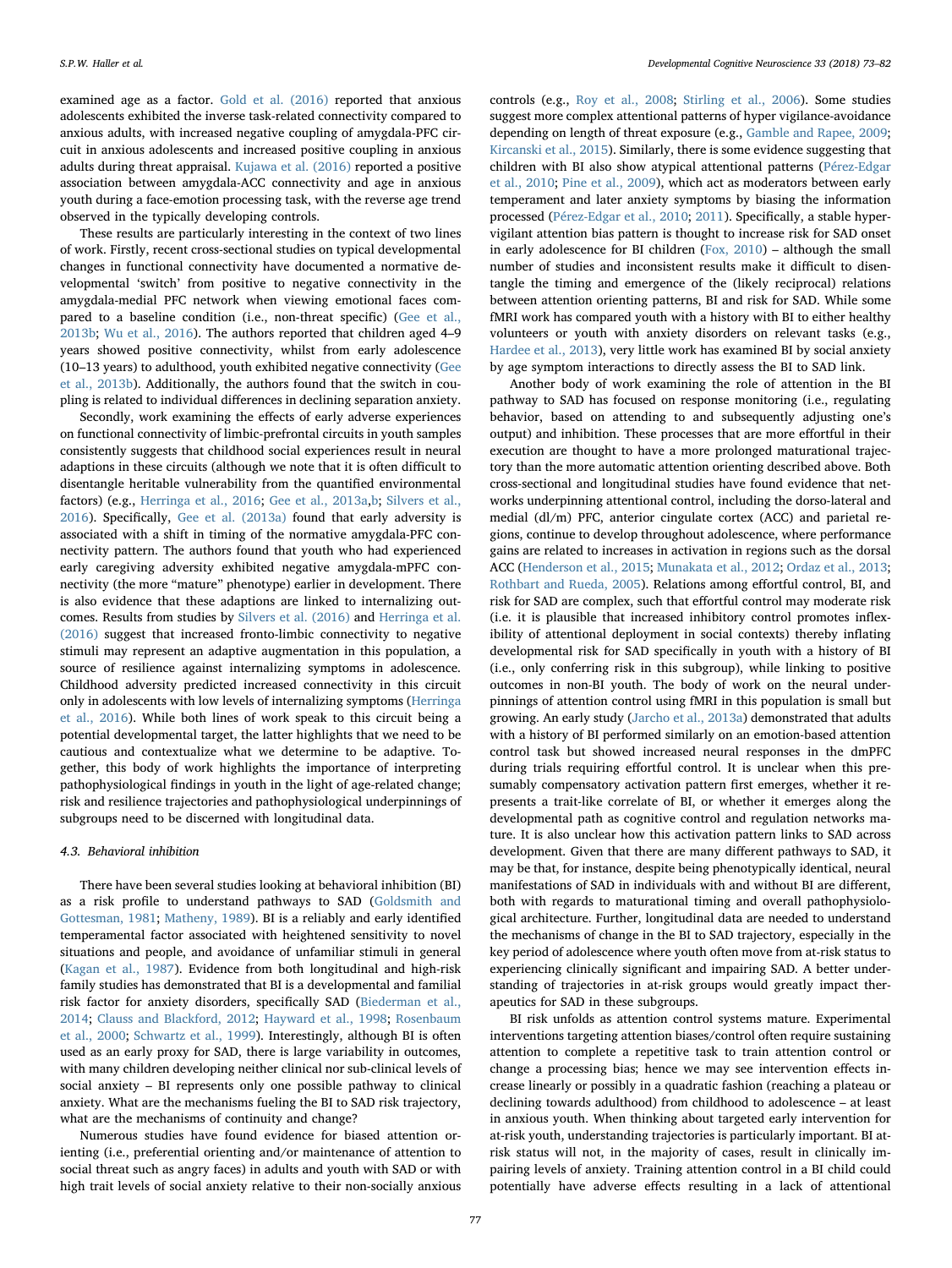S.P.W. Haller et al. *Developmental Cognitive Neuroscience 33 (2018) 73–82*

flexibility (maybe via increasing compensatory activation in the ACC). Our understanding of pathways to the SAD phenotype, risk and protective mechanisms and how these play out across development is still very limited. Therapeutic experiences ought to have more impact during periods of increased plasticity due to maturing neural circuitry. Hence, therapeutics in pediatric at-risk populations requires weighing considerations of vulnerability and opportunity.

# 4.4. Remaining questions

In order to move our understanding of developmental paths to anxiety forward, it is crucial to assess whether the transition to adolescence represents an inflection point (i.e., a time of significant change in typical development) or/and a central point of divergence for anxietyrelevant functional connectivity indices between key emotion regulation regions. Are differences in functional connectivity already present before puberty? If so, do differences become more pronounced? Is an early or delayed valence change of coupling related to, or predictive of, a rise of anxiety in adolescence? How much 'normative' variability is there at the juncture to adolescence, and how does this relate to indices of pubertal status and significant social experiences (e.g., parenting, positive and negative peer interactions)? How do youth at risk (e.g., youth with a history of BI) compare – does this juncture represent a time when risk groups diverge rapidly? What about compensatory adaptions and how do these inform therapeutics in at-risk youth? Should preventions target at-risk youth before or during adolescence? Only when we go beyond cross-sectional approaches to chart individual trajectories and links with anxiety can we answer these questions comprehensively. Once we have determined when critical maturational time courses occur, we can move to determine whether, for instance, changes in coupling also represent windows at which external influences (i.e., therapeutic efforts) have increased impact, whether training abilities can preemptively shape trajectories towards more adaptive outcomes, and whether these functions remain plastic and malleable into adulthood.

## 5. Interim conclusion

Together, these examples illustrate why it is important to go beyond extrapolating predictions from adult models to understand: i) developmental changes in risk correlates and cognitive phenotypes and ii) timing of symptom onset (or prediction of transition to disorder) by assessing how potentially unique cognitive and emotional trajectories in normative development may shape and bring out risks at certain developmental periods. It is plausible that typical developmental processes in adolescence exaggerate individual differences and perceived functional impairment, as maturational trajectories change neural dynamics alongside increasingly sophisticated cognitive skills and newfound autonomy. It is only when we chart developmental trajectories that we can test these mechanistic hypotheses directly.

It is enticing to think that progress in developmental cognitive neuroscience and biological psychiatry will be made by singular big discoveries and paradigm shifts. Given the complexity of research questions and the limitations of current imaging tools, it is more likely that progress in this field will be gradual, driven by collaborative efforts. In line with this, we need to support work on the reliability of fMRI measures, and encourage data sharing to establish larger datasets. Large data can capture the heterogeneity of adolescent samples and disorders (e.g., gender specific trajectories and outcomes) to ultimately establish standardized scores of variability in function and structure across development. Thinking about new ways of phenotyping participants, assessing risk, balancing a trans-diagnostic framework with examining specificity of pathophysiology and outcomes are among some of the newer challenges when designing a longitudinal study. In the next section, we will discuss some of the basic

analytical considerations when working with longitudinal, developmental imaging data.

## 6. Data-analytic recommendations

"Change is the only constant" could describe both the rapid evolution of imaging methods and best practices in data analysis and reporting. Despite constant change, there are certain basic considerations for modeling changes in the brain during development that are distinct from those used for cross-sectional data analysis (for further reading see Mills [and Tamnes, 2014;](#page-8-58) King et al., this issue). Given their complexity, longitudinal designs require access to better computational resources and training. Arguably, longitudinal studies also require more up-front work to settle on the best design and analysis plan to test the change processes of interest. Hence, there are several decisions that must be handled carefully when undertaking a project that models brain developmental trajectories. A few of these considerations are outlined below.

#### 6.1. Measure of development

When modeling developmental change, it is essential to first define the measure of development. In the developmental neuroimaging literature, this measure is almost always chronological age, but other studies have attempted to model brain development along other developmental measures such as puberty (e.g., [Goddings et al., 2014](#page-8-29)), or other measures of body growth (e.g., height or weight). The developmental measure used will in part determine the kind of models that can be used to describe the data. Given that body growth and puberty follow non-linear trajectories, different kinds of models might need to be tested from those tested against linearly developing measures (e.g., age).

It is worth considering how the measures of development could relate to different underlying mechanisms driving brain changes. For example, if the research focus is on cortical brain changes in the transition into adolescence, modeling these changes against pubertal development might yield different results than modeling against age. Further, modeling change against pubertal measures would be beneficial for samples with short age ranges, but larger pubertal variation.

Ultimately, the measure of development will constrain the interpretation of the results. While age is an easily quantifiable measure of development, relating brain changes to this measure cannot tell us about the potential impact of biological processes such as puberty or body growth.

## 6.2. Initial data processing

Many choices about parameters are made in the pre-processing stages of imaging analysis – with what could be considered a problematic amount of analytic flexibility [\(Carp, 2012\)](#page-7-9). Unfortunately, for longitudinal scanning studies in particular, it is easy to add bias by inadvertently applying a process that is particular to only one timepoint (most commonly being with regard to time one). Any particular analysis of a longitudinal dataset should strive for consistency in data processing for all participant and sessions. Variation in operating system and software version has been shown to affect brain measures that are used to quantify brain change [\(Gronenschild et al., 2012\)](#page-8-59). The different treatment of baseline images, wherein only follow-up images are re-sampled, must also be avoided [\(Reuter and Fischl, 2011](#page-9-15)). Interpolation asymmetry resulting from within-subject registration has been shown to introduce artifacts that lead to bias in subsequent session data, where the difference between baseline and the first interval is disproportionately higher than changes across the overall trajectory (see [Fox et al., 2011](#page-8-60) for an illustrative example). Algorithms have been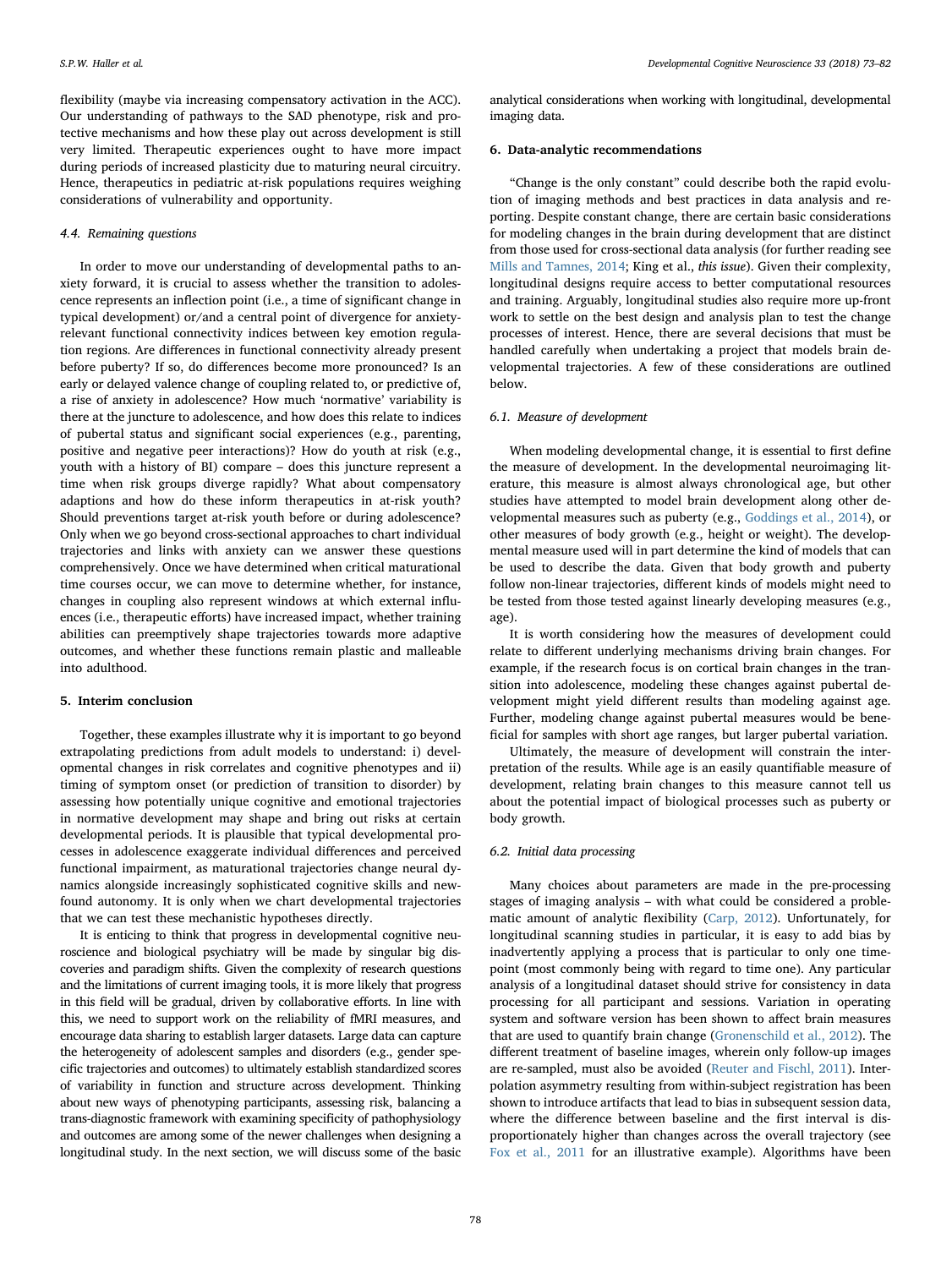developed wherein inverse consistency is achieved, such that each time point is treated identically and registration is thus fully symmetric (e.g., [Reuter et al., 2012](#page-9-16); [Wachinger et al., 2015\)](#page-9-17). [3](#page-6-0)

# 6.3. Multilevel modeling

Longitudinal data are not suitable for simple regression analysis, as data obtained from the same individual cannot be considered independent. There are multiple analytic strategies that can handle the continuous dependent (within-participant) and independent (betweenparticipant) variables present in longitudinal data. Which analytic strategy to use will depend on the kind of data as well as the research question.

Typical linear regression models can estimate the overall grouplevel trends, or fixed effects. These models are typically employed in cross-sectional studies characterizing age-related changes in brain measures of interest. Multilevel models, also known as mixed-effects models, can estimate the fixed effects of a chosen variable on a measure of interest while also taking into account the dependence of observations obtained from the same individual. This can be done by setting a random intercept for each participant in addition modeling group means (fixed effects). By adding a random intercept to the model, each individual's developmental pattern is modeled with a regression line parallel to the overall regression line (group trend), which can account for overall differences in values for individuals. Practically, in developmental cognitive neuroscience, setting a random intercept can allow the model to account for the variability of individual brain anatomy and function.

Setting a random slope can allow further flexibility in the model by removing the assumption that individuals are going to change in the same way. This can be helpful for investigations of how individual differences or psychopathology affect the pace of brain development. For example, if it is hypothesized that some individuals will show slower cortical development than others (e.g. a different rate of change), a random slope might improve the fit of the model. Examining the random slope for each participant, it is possible to identify individuals showing aberrant growth patterns from the group average. Further, by examining the relationship between an individual's random intercept and slope, it is possible to examine patterns between an individual's overall measure and rate of change in the measure. For example, in a study examining how brain structure changes over age (starting from the earliest age point in the sample), correlating the random intercepts to the random slopes can illustrate if individuals with larger/smaller brain measures also exhibit slower/faster developmental trajectories. However, it is necessary to have at least three data points before a random slope can be useful. Further, these models also allow for data to be collected at uneven intervals, which makes this technique particularly attractive to longitudinal datasets with an accelerated design.

How the level 1 predictor is coded in a model has implications for the interpretation of the predicted model [\(Biesanz et al., 2004](#page-7-10)). For example, if age is used as the developmental measure of interest (the level 1 predictor), it can be centered with the grand mean (e.g. by subtracting the mean age of the sample from each individual's age). When this particular centering procedure is applied prior to modeling the data, the estimates provided must be interpreted from the grand mean of the sample. But time can also be centered to different points along the timeframe of interest if the study's aims are to understand developmental changes from a specific starting or ending point. For example, if an investigator is interested in understanding how developmental trajectories might diverge as the sample get older, centering to earliest age of the sample will allow the model estimates to be interpreted from this age forward.

Drawing from the literature discussed in the example section, applying multilevel modeling to investigations of behavioral inhibition (BI) and anxiety disorders could increase our ability to identify risk correlates related to developmental maturity. For example, if it is hypothesized that children with BI who develop biased attention patterns before adolescence will have a higher risk for developing anxiety disorders in adolescence, a longitudinal study assessing these measures across childhood and adolescence is necessary to identify if one of these periods represents a time of increased risk. Further, a longitudinal design will not only establish group norms for the trajectory of attention processes during the developmental period of interest, but also allow for individual patterns of development to be identified and compared. Some individuals might show a slower pace or reach different levels at different points in development; these two factors can be assessed by including a random intercept and a random slope in a multilevel model. Including measures of brain function and anatomy into this design can allow for hypotheses regarding how neurocognitive strategies or brain maturity further distinguish individuals at risk from those following divergent patterns that do not necessarily relate to maladaptive outcomes.

Practically, several neuroimaging software packages are now able to implement multilevel analyses, and new methods are being developed to overcome computational limitations inherent in massively univariate analysis (for a discussion see Madhyastha et al., this issue). For example, linear mixed-effects (LME) models implemented in Freesurfer's longitudinal pipeline ([Reuter et al., 2012\)](#page-9-16) apply iterative algorithms such that convergence in model fitting may not be consistently achieved, which can lead to invalid results for some voxels. To overcome this issue, [Guillaume et al. \(2014\)](#page-8-61) developed an alternative, non-iterative Sandwich Estimator. $4$  Here, a simple ordinary least squares model is specified for the marginal model to create parameter estimates of interest. A Sandwich Estimator is used for the standard error of these estimates, to account for the repeated measurements. This approach has the advantage of reduced model complexity as random effects are not specified, although the use of unstructured error covariance permits all random effects to be accounted for. Moreover, because it is non-iterative, this implementation benefits from significantly reduced computational time.

# 6.4. Model selection

Several considerations factor into choosing the kind of model to fit to your data. The rule of thumb for modeling is to go with the simplest model that best describes the data. This heuristic of parsimony means finding a model that explains the most amount of variance using the least number of parameters. While it might be tempting to include all the measures you have for a particular dataset into your model, it is likely that a model with so many parameters will not translate to a new sample (called overfitting). Therefore, much of the literature on brain developmental trajectories has favored parametric models [\(Raznahan](#page-9-18) [et al., 2011;](#page-9-18) [Vijayakumar et al., 2016](#page-9-19)). However, nonparametric modeling, such as spline modeling, is also a potential avenue for mapping more precise developmental trajectories across larger developmental periods (e.g., [Tamnes et al., 2013;](#page-9-20) [Walhovd et al., 2016\)](#page-9-21).

#### 6.5. Parametric modeling

When applying parametric models to data, it is essential to choose models that are physiologically plausible. This will depend on the sample's developmental period as well as the brain measure of interest. One study might hypothesize distinct developmental trends for a

<span id="page-6-0"></span> $^3$  Such as is implemented in FreeSurfer's longitudinal pipeline [\(http://surfer.nmr.mgh.](http://surfer.nmr.mgh.harvard.edu) [harvard.edu\)](http://surfer.nmr.mgh.harvard.edu).

<span id="page-6-1"></span><sup>4</sup> Available from [www2.warwick.ac.uk/fac/sci/statistics/sta](http://www2.warwick.ac.uk/fac/sci/statistics/staff/academic-research/nichols/software/swe)ff/academic-research/ [nichols/software/swe.](http://www2.warwick.ac.uk/fac/sci/statistics/staff/academic-research/nichols/software/swe)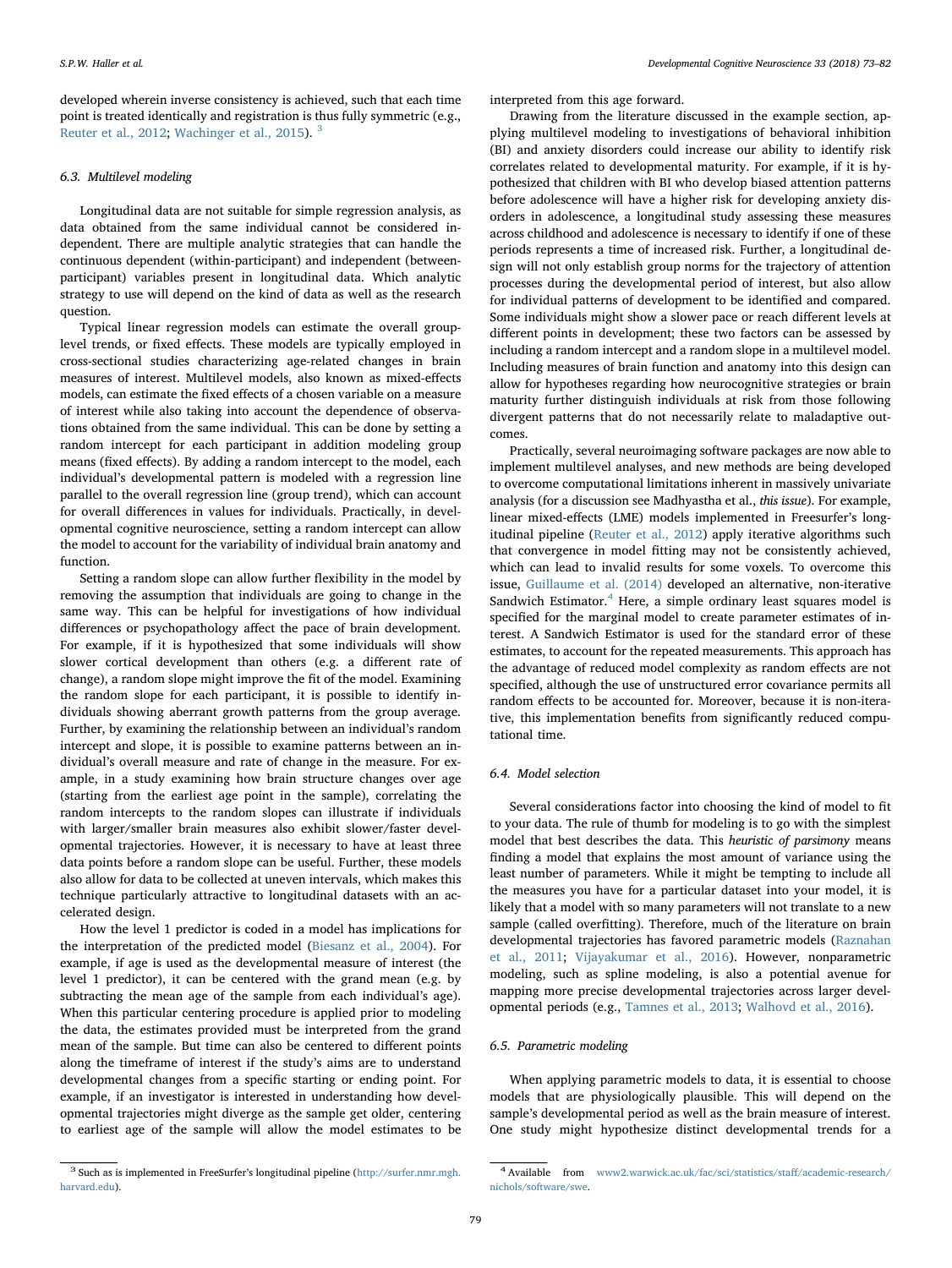sample spanning childhood, adolescence, and adulthood, and the parametric model will need to account for this. For example, as cortical thickness is highest in the first decade, decreases across the second decade, and stabilizes in the third decade [\(Tamnes et al., 2017](#page-9-22)), a study spanning these ages might choose to fit a cubic (polynomial) model to the data to capture the change in slope at the beginning and end of the examined age range. However, a study investigating the second decade alone might be best suited examining the linear trajectories of the cortical thickness. Further, it is also plausible to fit a logarithmic, exponential, or other growth curve model to certain age periods, depending the data and underlying physiology.

Visualizing the raw data can assist in model selection, but it is also important to compare models with their simpler counterparts. Second and third-order polynomial models are attractive because they are able to characterize the nonlinear trends present across brain development. While a cubic polynomial model might provide a significant fit to the data, the quadratic or even linear model might be considered the better fit. This can be determined by comparing values representing the goodness of fit of a model and likelihood ratio tests. While likelihood ratio tests can only be performed between nested models, goodness of fit measures like the Akaike Information Criteria (AIC) or Bayesian Information Criteria (BIC) can be used to compare models that are not nested because they are standardized measures that take into account the goodness of fit of a chosen model, penalizing for complexity. Indeed, one of the advantages of using parametric models when examining brain developmental trajectories is that they allow for easy comparison of factors that could be influencing the development of the brain measure of interest. Comparing models with added fixed effect variables, such as group affiliation or an individual trait, allows for researchers to quantify the effect size of a particular variable on the fitted developmental trajectory.

## 6.6. Nonparametric models

Nonparametric models such as spline models have the advantage of mapping more precise developmental trajectories, and are becoming more common developmental neuroimaging analyses. There are several spline fitting procedures that can be used, including Generalized Additive Mixed Modeling [\(Walhovd et al., 2016\)](#page-9-21), Generalized Estimating Equations [\(Chen et al., 2014](#page-7-11)), and Penalized Spline Mixed-Effect Models [\(Alexander-Bloch et al., 2014](#page-7-12)). Rather than specifying the precise structure expected to fit the data, spline modeling procedures attempt to identify the points of inflection in a developmental trajectory. Similar to parametric models, it is possible to specify a developmental model for a reference population using nonparametric models, and then characterize how this model might differ in another sample (e.g., different overall size of measure, different rate of change). New spline modeling techniques are being developed that take into account not only the time-varying correlation structure between different developmental segments, but also the expected weaker correlation between data points acquired from the same participant across longer intervals ([Chen et al., 2014](#page-7-11)).

# 6.7. Differential equation models

It is also possible to specify differential equation models that take into account the within-participant dependence of observations (just like multilevel models). These multilevel differential equation models might be useful for studies investigating the additive effects of reaching certain developmental milestones off-tempo from the "neurotypical", expected trajectory. Differential equation models have just started to be implemented in developmental cognitive neuroscience [\(Ziegler et al.,](#page-9-23) [2017\)](#page-9-23). It is important to keep in mind that these equations assume continuous change in a given process and require several time points to generate a stable model. As longitudinal developmental neuroimaging datasets continue to grow and incorporate more time points (e.g.,

ABCD), we will begin to realize the applicability of more sophisticated modeling approaches to our investigations of brain-behavior relationships across development.

#### 7. Conclusion

Thus far, neuroimaging data have yet to make significant contributions to nosology or treatment of psychiatric disorders. What would it take for neuroimaging data to be useful? Following wellphenotyped at-risk groups as development unfolds allows us to understand how the adaptive, dynamic brain adjusts to biased input and processing. Additionally, using longitudinal designs to study emergent function will contribute to a more comprehensive understanding of how processes and computations are carried out in different (functional) networks. Placing the identification of biomarkers of psychiatric conditions in the context of development may seem like an impossible level of complexity to tackle. Here, we have argued that a developmental perspective may, in fact, provide a way to wrestle with the complexity of pathophysiology and help to extrapolate system-level neurocognitive mechanisms of disorder. Developmental data will be a significant step towards deriving integrative, dynamic models of psychiatric conditions. Developmental ideas of timing of environmental events, cascading effects and (mal)adaptations of the developing brain need to be key components of these models.

## Conflict of interest

The authors declare that they have no conflict of interest.

# Acknowledgements

SH was supported by a Medical Research Council studentship (Reference: 1242237) and a Scatcherd European Scholarship. CH was supported by an award from the European Research Council ('Learning & Achievement', Reference: 338065). KM was funded by a NIH extramural grant (Reference: R01MH107418). ASD is supported by the National Institute for Health Research (NIHR) Biomedical Research Centre at South London and Maudsley NHS Foundation Trust and King's College London.

## References

- <span id="page-7-12"></span>[Alexander-Bloch, A.F., Reiss, P.T., Rapoport, J., McAdams, H., Giedd, J.N., Bullmore, E.T.,](http://refhub.elsevier.com/S1878-9293(17)30069-5/sbref0005) [Gogtay, N., 2014. Abnormal cortical growth in schizophrenia targets normative](http://refhub.elsevier.com/S1878-9293(17)30069-5/sbref0005) [modules of synchronized development. Biol. Psychiatry 76 \(6\), 438](http://refhub.elsevier.com/S1878-9293(17)30069-5/sbref0005)–446.
- <span id="page-7-3"></span>[American Psychiatric Association. APA, 1994. Diagnostic and Statistical Manual of](http://refhub.elsevier.com/S1878-9293(17)30069-5/sbref0010) [Mental Disorders. pp. 4](http://refhub.elsevier.com/S1878-9293(17)30069-5/sbref0010).
- <span id="page-7-4"></span>[Amin, N., Foa, E.B., Coles, M.E., 1998. Negative interpretation bias in social phobia.](http://refhub.elsevier.com/S1878-9293(17)30069-5/sbref0015) [Behav. Res. Ther. 36 \(10\), 945](http://refhub.elsevier.com/S1878-9293(17)30069-5/sbref0015)–957.
- <span id="page-7-5"></span>[Amir, N., Prouvost, C., Kuckertz, J.M., 2012. Lack of a benign interpretation bias in social](http://refhub.elsevier.com/S1878-9293(17)30069-5/sbref0020) [anxiety disorder. Cognit. Behav. Ther. 41 \(2\), 119](http://refhub.elsevier.com/S1878-9293(17)30069-5/sbref0020)–129.
- <span id="page-7-2"></span>[Andersen, S.L., 2003. Trajectories of brain development: point of vulnerability or window](http://refhub.elsevier.com/S1878-9293(17)30069-5/sbref0025) [of opportunity? Neurosci. Biobehav. Rev. 27 \(1\), 3](http://refhub.elsevier.com/S1878-9293(17)30069-5/sbref0025)–18.
- <span id="page-7-6"></span>[Battaglia, M., Zanoni, A., Taddei, M., Giorda, R., Bertoletti, E., Lampis, V., et al., 2012.](http://refhub.elsevier.com/S1878-9293(17)30069-5/sbref0030) [Cerebral responses to emotional expressions and the development of social anxiety](http://refhub.elsevier.com/S1878-9293(17)30069-5/sbref0030) [disorder: a preliminary longitudinal study. Depress. Anxiety 29 \(1\), 54](http://refhub.elsevier.com/S1878-9293(17)30069-5/sbref0030)–61.
- <span id="page-7-8"></span>[Biederman, J., Hirshfeld-Becker, D.R., Rosenbaum, J.F., Hérot, C., Friedman, D.,](http://refhub.elsevier.com/S1878-9293(17)30069-5/sbref0035) [Snidman, N., et al., 2014. Further evidence of association between behavioral in-](http://refhub.elsevier.com/S1878-9293(17)30069-5/sbref0035)
- <span id="page-7-10"></span>[hibition and social anxiety in children. Am. J. Psychiatry 158 \(10\), 1673](http://refhub.elsevier.com/S1878-9293(17)30069-5/sbref0035)–1679. [Biesanz, J.C., Deeb-Sossa, N., Papadakis, A.A., Bollen, K.A., Curran, P.J., 2004. The role of](http://refhub.elsevier.com/S1878-9293(17)30069-5/sbref0040) [coding time in estimating and interpreting growth curve models. Psychol. Methods 9](http://refhub.elsevier.com/S1878-9293(17)30069-5/sbref0040)
- <span id="page-7-9"></span>[\(1\), 30](http://refhub.elsevier.com/S1878-9293(17)30069-5/sbref0040). [Carp, J., 2012. On the plurality of \(methodological\) worlds: estimating the analytic](http://refhub.elsevier.com/S1878-9293(17)30069-5/sbref0045)
- <span id="page-7-1"></span>fl[exibility of fMRI experiments. Front. Neurosci. 6, 149.](http://refhub.elsevier.com/S1878-9293(17)30069-5/sbref0045) [Casey, B.J., 2013. The teenage brain: an overview. Curr. Dir. Psychol. Sci. 22 \(2\), 80](http://refhub.elsevier.com/S1878-9293(17)30069-5/sbref0050)–81.
- <span id="page-7-7"></span>Chein, J., Albert, D., O'[Brien, L., Uckert, K., Steinberg, L., 2011. Peers increase adolescent](http://refhub.elsevier.com/S1878-9293(17)30069-5/sbref0055) [risk taking by enhancing activity in the brain](http://refhub.elsevier.com/S1878-9293(17)30069-5/sbref0055)'s reward circuitry. Dev. Sci. 14 (2), F1–[F10](http://refhub.elsevier.com/S1878-9293(17)30069-5/sbref0055).
- <span id="page-7-11"></span>Chen, Y., An, H., Shen, D., Zhu, H., Lin, W., 2014. Tailor the longitudinal anaysis for nih longitudinal normal brain developmental study. 2014 IEEE 11th International Symposium on Biomedical Imaging (ISBI) 1206–1209. [http://dx.doi.org/10.1109/](http://dx.doi.org/10.1109/ISBI.2014.6868092) [ISBI.2014.6868092.](http://dx.doi.org/10.1109/ISBI.2014.6868092)
- <span id="page-7-0"></span>[Cicchetti, D., Rogosch, F.A., 2002. A developmental psychopathology perspective on](http://refhub.elsevier.com/S1878-9293(17)30069-5/sbref0065)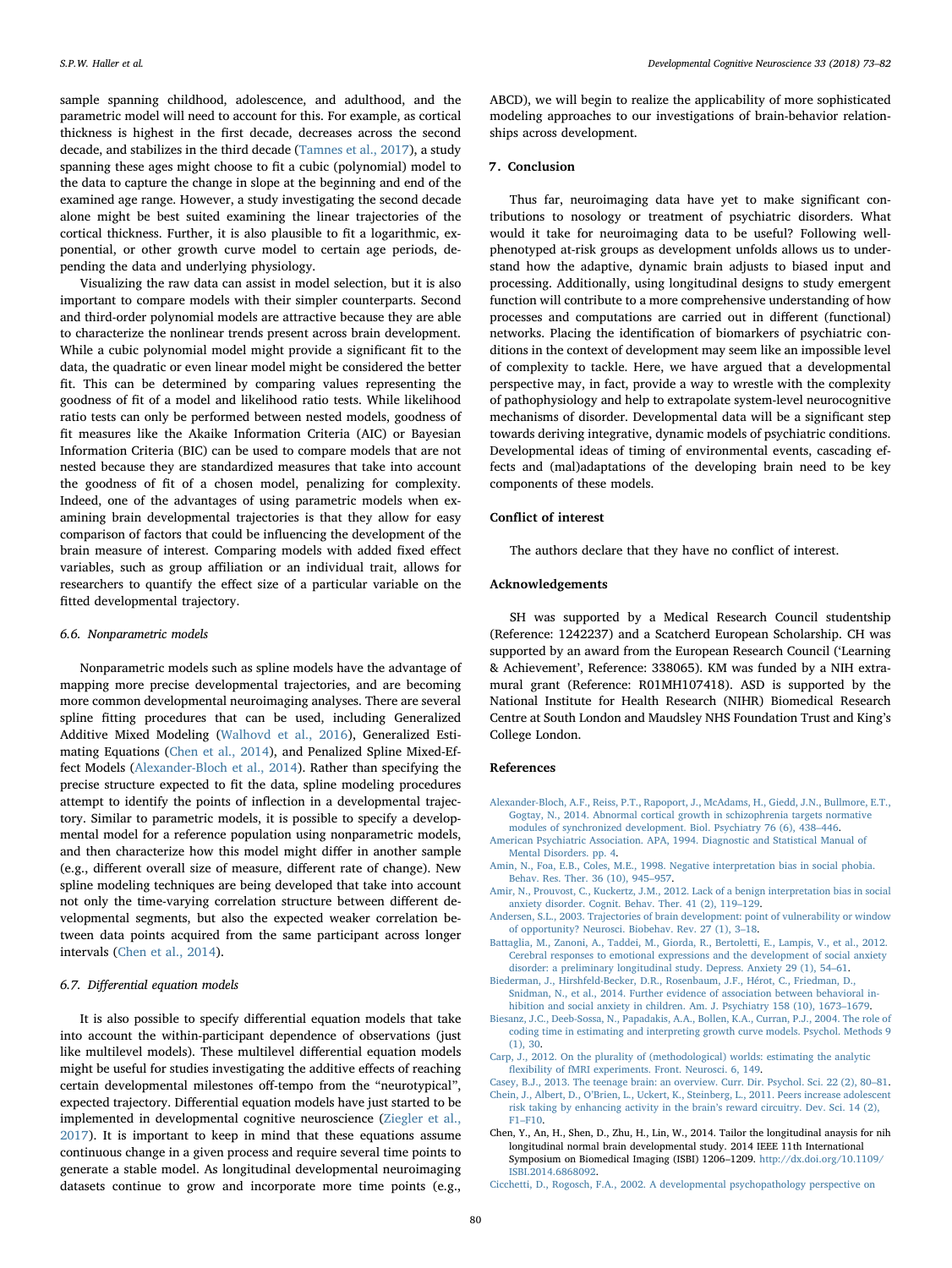[adolescence. J. Consult. Clin. Psychol. 70 \(1\), 6](http://refhub.elsevier.com/S1878-9293(17)30069-5/sbref0065).

<span id="page-8-15"></span>[Clark, D.M., Wells, A., 1995. A cognitive model of social phobia. Soc. Phobia Diagn.](http://refhub.elsevier.com/S1878-9293(17)30069-5/sbref0070) [Assess. Treat. 41 \(68\), 00022](http://refhub.elsevier.com/S1878-9293(17)30069-5/sbref0070)–00023.

- <span id="page-8-47"></span>[Clauss, J.A., Blackford, J.U., 2012. Behavioral inhibition and risk for developing social](http://refhub.elsevier.com/S1878-9293(17)30069-5/sbref0075) [anxiety disorder: a meta-analytic study. J. Am. Acad. Child. Adolesc. Psychiatry 51](http://refhub.elsevier.com/S1878-9293(17)30069-5/sbref0075) [\(10\), 1066](http://refhub.elsevier.com/S1878-9293(17)30069-5/sbref0075)–1075.
- <span id="page-8-5"></span>Cohen Kadosh, K., Johnson, M.H., Dick, F., Cohen Kadosh, R., Blakemore, S.J., 2013a. Effects of age, task performance, and structural brain development on face processing. Cereb. Cortex 23 (7), 1630–1642. <http://dx.doi.org/10.1093/cercor/bhs150>.
- <span id="page-8-6"></span>[Cohen Kadosh, K., Linden, D.E.J., Lau, J.Y., 2013b. Plasticity during childhood and](http://refhub.elsevier.com/S1878-9293(17)30069-5/sbref0085) [adolescence: innovative approaches to investigating neurocognitive development.](http://refhub.elsevier.com/S1878-9293(17)30069-5/sbref0085) [Dev. Sci. 16 \(4\), 574](http://refhub.elsevier.com/S1878-9293(17)30069-5/sbref0085)–583.
- <span id="page-8-18"></span>[Constans, J.I., Penn, D.L., Ihen, G.H., Hope, D.A., 1999. Interpretive biases for ambiguous](http://refhub.elsevier.com/S1878-9293(17)30069-5/sbref0090) [stimuli in social anxiety. Behav. Res. Ther. 37 \(7\), 643](http://refhub.elsevier.com/S1878-9293(17)30069-5/sbref0090)–651.
- <span id="page-8-17"></span>[Cox, B.J., Fleet, C., Stein, M.B., 2004. Self-criticism and social phobia in the us national](http://refhub.elsevier.com/S1878-9293(17)30069-5/sbref0095) [comorbidity survey. J. A](http://refhub.elsevier.com/S1878-9293(17)30069-5/sbref0095)ffect. Disord. 82 (2), 227–234.
- <span id="page-8-20"></span>[Creswell, C., Murray, L., Cooper, P., 2014. Interpretation and expectation in childhood](http://refhub.elsevier.com/S1878-9293(17)30069-5/sbref0100) anxiety disorders: age effects and social specifi[city. J. Abnorm. Child Psychol. 42 \(3\),](http://refhub.elsevier.com/S1878-9293(17)30069-5/sbref0100) 453–[465](http://refhub.elsevier.com/S1878-9293(17)30069-5/sbref0100).
- <span id="page-8-36"></span>[Crone, E.A., Dahl, R.E., 2012. Understanding adolescence as a period of social-a](http://refhub.elsevier.com/S1878-9293(17)30069-5/sbref0105)ffective engagement and goal fl[exibility. Nat. Rev. Neurosci. 13 \(9\), 636](http://refhub.elsevier.com/S1878-9293(17)30069-5/sbref0105)–650.
- <span id="page-8-7"></span>[Dahl, R.E., 2004. Adolescent brain development: a period of vulnerabilities and oppor](http://refhub.elsevier.com/S1878-9293(17)30069-5/sbref0110)[tunities. Keynote address. Ann. N.Y. Acad. Sci. 1021 \(1\), 1](http://refhub.elsevier.com/S1878-9293(17)30069-5/sbref0110)–22.
- <span id="page-8-0"></span>[David, A.S., Blamire, A., Breiter, H., 1994. Functional magnetic resonance imaging: im](http://refhub.elsevier.com/S1878-9293(17)30069-5/sbref0115)[plications for psychology and psychiatry. Br. J. Psychiatry 164, 2](http://refhub.elsevier.com/S1878-9293(17)30069-5/sbref0115)–7.
- <span id="page-8-2"></span>[Durston, S., Davidson, M.C., Tottenham, N., Galvan, A., Spicer, J., Fossella, J.A., Casey,](http://refhub.elsevier.com/S1878-9293(17)30069-5/sbref0120) B.J., 2006. A shift from diff[use to focal cortical activity with development. Dev. Sci. 9](http://refhub.elsevier.com/S1878-9293(17)30069-5/sbref0120) [\(1\), 1](http://refhub.elsevier.com/S1878-9293(17)30069-5/sbref0120)–8.
- <span id="page-8-30"></span>[Ernst, M., Nelson, E.E., Jazbec, S., McClure, E.B., Monk, C.S., Leibenluft, E., et al., 2005.](http://refhub.elsevier.com/S1878-9293(17)30069-5/sbref0125) [Amygdala and nucleus accumbens in responses to receipt and omission of gains in](http://refhub.elsevier.com/S1878-9293(17)30069-5/sbref0125) [adults and adolescents. Neuroimage 25 \(4\), 1279](http://refhub.elsevier.com/S1878-9293(17)30069-5/sbref0125)–1291.
- <span id="page-8-16"></span>[Foa, E.B., Franklin, M.E., Perry, K.J., Herbert, J.D., 1996. Cognitive biases in generalized](http://refhub.elsevier.com/S1878-9293(17)30069-5/sbref0130) [social phobia. J. Abnorm. Psychol. 105 \(3\), 433](http://refhub.elsevier.com/S1878-9293(17)30069-5/sbref0130).
- <span id="page-8-54"></span>[Fox, N.A., 2010. Factors contributing to the emergence of anxiety among behaviorally](http://refhub.elsevier.com/S1878-9293(17)30069-5/sbref0135) [inhibited children: the role of attention. New Dir. Child Adolesc. Dev. 2010 \(127\),](http://refhub.elsevier.com/S1878-9293(17)30069-5/sbref0135) 33–[49](http://refhub.elsevier.com/S1878-9293(17)30069-5/sbref0135).
- <span id="page-8-60"></span>[Fox, N.C., Ridgway, G.R., Schott, J.M., 2011. Algorithms, atrophy and Alzheimer](http://refhub.elsevier.com/S1878-9293(17)30069-5/sbref0140)'s dis[ease: cautionary tales for clinical trials. Neuroimage 57 \(1\), 15](http://refhub.elsevier.com/S1878-9293(17)30069-5/sbref0140)–18.
- <span id="page-8-37"></span>Friston, K.J., 2011. Functional and eff[ective connectivity: a review. Brain Connect. 1 \(1\),](http://refhub.elsevier.com/S1878-9293(17)30069-5/sbref0145) 13–[36](http://refhub.elsevier.com/S1878-9293(17)30069-5/sbref0145).
- <span id="page-8-49"></span>Gamble, [A.L., Rapee, R.M., 2009. The time-course of attentional bias in anxious children](http://refhub.elsevier.com/S1878-9293(17)30069-5/sbref0150) [and adolescents. J. Anxiety Disord. 23 \(7\), 841](http://refhub.elsevier.com/S1878-9293(17)30069-5/sbref0150)–847.
- <span id="page-8-33"></span>[Gee, D.G., Gabard-Durnam, L.J., Flannery, J., Go](http://refhub.elsevier.com/S1878-9293(17)30069-5/sbref0155)ff, B., Humphreys, K.L., Telzer, E.H., [et al., 2013a. Early developmental emergence of human amygdala-prefrontal con](http://refhub.elsevier.com/S1878-9293(17)30069-5/sbref0155)[nectivity after maternal deprivation. Proc. Natl. Acad. Sci. U. S. A. 110,](http://refhub.elsevier.com/S1878-9293(17)30069-5/sbref0155) 15638–[15643.](http://refhub.elsevier.com/S1878-9293(17)30069-5/sbref0155)
- <span id="page-8-34"></span>[Gee, D.G., Humphreys, K.L., Flannery, J., Go](http://refhub.elsevier.com/S1878-9293(17)30069-5/sbref0160)ff, B., Telzer, E.H., Shapiro, M., et al., 2013b. [A developmental shift from positive to negative connectivity in human amygdala](http://refhub.elsevier.com/S1878-9293(17)30069-5/sbref0160)– [prefrontal circuitry. J. Neurosci. 33 \(10\), 4584](http://refhub.elsevier.com/S1878-9293(17)30069-5/sbref0160)–4593.
- <span id="page-8-29"></span>[Goddings, A.L., Mills, K.L., Clasen, L.S., Giedd, J.N., Viner, R.M., Blakemore, S.J., 2014.](http://refhub.elsevier.com/S1878-9293(17)30069-5/sbref0165) The infl[uence of puberty on subcortical brain development. Neuroimage 88,](http://refhub.elsevier.com/S1878-9293(17)30069-5/sbref0165) 242–[251](http://refhub.elsevier.com/S1878-9293(17)30069-5/sbref0165).
- <span id="page-8-38"></span>[Gold, A.L., Shechner, T., Farber, M.J., Spiro, C.N., Leibenluft, E., Pine, D.S., Britton, J.C.,](http://refhub.elsevier.com/S1878-9293(17)30069-5/sbref0170) 2016. Amygdala–[cortical connectivity: associations with anxiety, development, and](http://refhub.elsevier.com/S1878-9293(17)30069-5/sbref0170) [threat. Depress. Anxiety 33 \(10\), 917](http://refhub.elsevier.com/S1878-9293(17)30069-5/sbref0170)–926.
- <span id="page-8-44"></span>[Goldsmith, H.H., Gottesman, I., 1981. Origins of variation in behavioral style: a long](http://refhub.elsevier.com/S1878-9293(17)30069-5/sbref0175)[itudinal study of temperament in young twins. Child Dev. 91](http://refhub.elsevier.com/S1878-9293(17)30069-5/sbref0175)–103.
- <span id="page-8-14"></span>Gregory, A.M., Caspi, A., Moffi[tt, T.E., Koenen, K., Eley, T.C., Poulton, R., 2007. Juvenile](http://refhub.elsevier.com/S1878-9293(17)30069-5/sbref0180) [mental health histories of adults with anxiety disorders. Am. J. Psychiatry 164 \(2\),](http://refhub.elsevier.com/S1878-9293(17)30069-5/sbref0180) 301–[308](http://refhub.elsevier.com/S1878-9293(17)30069-5/sbref0180).
- <span id="page-8-59"></span>[Gronenschild, E.H., Habets, P., Jacobs, H.I., Mengelers, R., Rozendaal, N., Van Os, J.,](http://refhub.elsevier.com/S1878-9293(17)30069-5/sbref0185) Marcelis, M., 2012. The eff[ects of FreeSurfer version, workstation type, and](http://refhub.elsevier.com/S1878-9293(17)30069-5/sbref0185) [Macintosh operating system version on anatomical volume and cortical thickness](http://refhub.elsevier.com/S1878-9293(17)30069-5/sbref0185) [measurements. PLoS One 7 \(6\), e38234](http://refhub.elsevier.com/S1878-9293(17)30069-5/sbref0185).
- <span id="page-8-61"></span>[Guillaume, B., Hua, X., Thompson, P.M., Waldorp, L., Nichols, T.E., 2014. Alzheimer](http://refhub.elsevier.com/S1878-9293(17)30069-5/sbref0190)'s [Disease Neuroimaging Initiative. Fast and accurate modelling of longitudinal and](http://refhub.elsevier.com/S1878-9293(17)30069-5/sbref0190) [repeated measures neuroimaging data. NeuroImage 94, 287](http://refhub.elsevier.com/S1878-9293(17)30069-5/sbref0190)–302.
- <span id="page-8-27"></span>Guyer, A.E., McClure-Tone, E.B., Shiff[rin, N.D., Pine, D.S., Nelson, E.E., 2009. Probing the](http://refhub.elsevier.com/S1878-9293(17)30069-5/sbref0195) [neural correlates of anticipated peer evaluation in adolescence. Child Dev. 80 \(4\),](http://refhub.elsevier.com/S1878-9293(17)30069-5/sbref0195) [1000](http://refhub.elsevier.com/S1878-9293(17)30069-5/sbref0195)–1015.
- <span id="page-8-8"></span>[Haller, S.P., Cohen Kadosh, K., Lau, J.Y.F., 2014. A developmental angle to understanding](http://refhub.elsevier.com/S1878-9293(17)30069-5/sbref0200) [the mechanisms of biased cognitions in social anxiety. Front. Hum. Neurosci. 7, 846.](http://refhub.elsevier.com/S1878-9293(17)30069-5/sbref0200)
- <span id="page-8-9"></span>[Haller, S.P., Kadosh, K.C., Scerif, G., Lau, J.Y., 2015. Social anxiety disorder in adoles](http://refhub.elsevier.com/S1878-9293(17)30069-5/sbref0205)[cence: how developmental cognitive neuroscience](http://refhub.elsevier.com/S1878-9293(17)30069-5/sbref0205) findings may shape understanding [and interventions for psychopathology. Dev. Cognit. Neurosci. 13, 11](http://refhub.elsevier.com/S1878-9293(17)30069-5/sbref0205)–20.
- <span id="page-8-39"></span>[Hardee, J.E., Benson, B.E., Bar-Haim, Y., Mogg, K., Bradley, B.P., Chen, G., et al., 2013.](http://refhub.elsevier.com/S1878-9293(17)30069-5/sbref0210) [Patterns of neural connectivity during an attention bias task moderate associations](http://refhub.elsevier.com/S1878-9293(17)30069-5/sbref0210) [between early childhood temperament and internalizing symptoms in young adult](http://refhub.elsevier.com/S1878-9293(17)30069-5/sbref0210)[hood. Biol. Psychiatry 74 \(4\), 273](http://refhub.elsevier.com/S1878-9293(17)30069-5/sbref0210)–279.
- <span id="page-8-32"></span>[Hare, T.A., Tottenham, N., Galvan, A., Voss, H.U., Glover, G.H., Casey, B.J., 2008.](http://refhub.elsevier.com/S1878-9293(17)30069-5/sbref0215) [Biological substrates of emotional reactivity and regulation in adolescence during an](http://refhub.elsevier.com/S1878-9293(17)30069-5/sbref0215) [emotional go-nogo task. Biol. Psychiatry 63 \(10\), 927](http://refhub.elsevier.com/S1878-9293(17)30069-5/sbref0215)–934.
- <span id="page-8-48"></span>Hayward, [C., Killen, J.D., Kraemer, H.C., Taylor, C.B., 1998. Linking self- reported](http://refhub.elsevier.com/S1878-9293(17)30069-5/sbref0220) [childhood behavioral inhibition to adolescent social phobia. J. Am. Acad. Child.](http://refhub.elsevier.com/S1878-9293(17)30069-5/sbref0220) [Adolesc. Psychiatry 37 \(12\), 1308](http://refhub.elsevier.com/S1878-9293(17)30069-5/sbref0220)–1316.

<span id="page-8-55"></span>[Henderson, H.A., Pine, D.S., Fox, N.A., 2015. Behavioral inhibition and developmental](http://refhub.elsevier.com/S1878-9293(17)30069-5/sbref0225)

[risk: a dual-processing perspective. Neuropsychopharmacology 40 \(1\), 207](http://refhub.elsevier.com/S1878-9293(17)30069-5/sbref0225)–224.

- <span id="page-8-43"></span>[Herringa, R.J., Burghy, C.A., Stodola, D.E., Fox, M.E., Davidson, R.J., Essex, M.J., 2016.](http://refhub.elsevier.com/S1878-9293(17)30069-5/sbref0230) [Enhanced prefrontal-amygdala connectivity following childhood adversity as a pro](http://refhub.elsevier.com/S1878-9293(17)30069-5/sbref0230)[tective mechanism against internalizing in adolescence. Biol. Psychiatry: Cognit.](http://refhub.elsevier.com/S1878-9293(17)30069-5/sbref0230) [Neurosci. Neuroimaging 1 \(4\), 326](http://refhub.elsevier.com/S1878-9293(17)30069-5/sbref0230)–334.
- <span id="page-8-19"></span>[Huppert, J.D., Foa, E.B., Furr, J.M., Filip, J.C., Mathews, A., 2003. Interpretation bias in](http://refhub.elsevier.com/S1878-9293(17)30069-5/sbref0235) [social anxiety: a dimensional perspective. Cognit. Ther. Res. 27 \(5\), 569](http://refhub.elsevier.com/S1878-9293(17)30069-5/sbref0235)–577.
- <span id="page-8-57"></span>[Jarcho, J.M., Fox, N.A., Pine, D.S., Etkin, A., Leibenluft, E., Shechner, T., Ernst, M.,](http://refhub.elsevier.com/S1878-9293(17)30069-5/sbref0240) [2013a. The neural correlates of emotion-based cognitive control in adults with early](http://refhub.elsevier.com/S1878-9293(17)30069-5/sbref0240) [childhood behavioral inhibition. Biol. Psychol. 92 \(2\), 306](http://refhub.elsevier.com/S1878-9293(17)30069-5/sbref0240)–314.
- <span id="page-8-26"></span>[Jarcho, J.M., Leibenluft, E., Walker, O.L., Fox, N.A., Pine, D.S., Nelson, E.E., 2013b.](http://refhub.elsevier.com/S1878-9293(17)30069-5/sbref0245) [Neuroimaging studies of pediatric social anxiety: paradigms, pitfalls and a new di](http://refhub.elsevier.com/S1878-9293(17)30069-5/sbref0245)[rection for investigating the neural mechanisms. Biol. Mood Anxiety Disord. 3 \(1\), 1.](http://refhub.elsevier.com/S1878-9293(17)30069-5/sbref0245)
- <span id="page-8-24"></span>[Jarcho, J.M., Davis, M.M., Shechner, T., Degnan, K.A., Henderson, H.A., Stoddard, J.,](http://refhub.elsevier.com/S1878-9293(17)30069-5/sbref0250) [et al., 2016. Early-childhood social reticence predicts brain function in preadolescent](http://refhub.elsevier.com/S1878-9293(17)30069-5/sbref0250) [youths during distinct forms of peer evaluation. Psychol. Sci. 27 \(6\), 821](http://refhub.elsevier.com/S1878-9293(17)30069-5/sbref0250)–835.
- <span id="page-8-4"></span>Johnson, M.H., Jones, E.J., Gliga, T., 2015. Brain adaptation and alternative developmental trajectories. Dev. Psychopathol. 27 (2), 425–442. [http://dx.doi.org/10.1017/](http://dx.doi.org/10.1017/S0954579415000073) [S0954579415000073](http://dx.doi.org/10.1017/S0954579415000073).
- <span id="page-8-46"></span>[Kagan, J., Reznick, J.S., Snidman, N., 1987. The physiology and psychology of behavioral](http://refhub.elsevier.com/S1878-9293(17)30069-5/sbref0260) [inhibition in children. Child Dev. 1459](http://refhub.elsevier.com/S1878-9293(17)30069-5/sbref0260)–1473.
- <span id="page-8-10"></span>[Keshavan, M.S., Giedd, J., Lau, J.Y.F., Lewis, D.A., Paus, T., 2014. Changes in the ado](http://refhub.elsevier.com/S1878-9293(17)30069-5/sbref0265)[lescent brain and the pathophysiology of psychotic disorders. Lancet Psychiatry 1 \(7\),](http://refhub.elsevier.com/S1878-9293(17)30069-5/sbref0265) 549–[558](http://refhub.elsevier.com/S1878-9293(17)30069-5/sbref0265).
- <span id="page-8-12"></span>[Kessler, R.C., Berglund, P., Demler, O., Jin, R., Merikangas, K.R., Walters, E.E., 2005.](http://refhub.elsevier.com/S1878-9293(17)30069-5/sbref0270) [Lifetime prevalence and age-of-onset distributions of DSM-IV disorders in the](http://refhub.elsevier.com/S1878-9293(17)30069-5/sbref0270) [National Comorbidity Survey Replication. Arch. Gen. Psychiatry 62 \(6\), 593](http://refhub.elsevier.com/S1878-9293(17)30069-5/sbref0270)–602.
- <span id="page-8-13"></span>[Kessler, R.C., Angermeyer, M., Anthony, J.C., Graaf, R.on De, Demyttenaere, K., Gasquet,](http://refhub.elsevier.com/S1878-9293(17)30069-5/sbref0275) [I., et al., 2007. Lifetime prevalence and age-of-onset distributions of mental dis](http://refhub.elsevier.com/S1878-9293(17)30069-5/sbref0275)ordersin the World Health Organization'[s World Mental Health SurveyInitiative.](http://refhub.elsevier.com/S1878-9293(17)30069-5/sbref0275) [World Psychiatry 6 \(3\), 168](http://refhub.elsevier.com/S1878-9293(17)30069-5/sbref0275)–176.
- <span id="page-8-25"></span>[Killgore, W.D., Yurgelun-Todd, D.A., 2005. Social anxiety predicts amygdala activation in](http://refhub.elsevier.com/S1878-9293(17)30069-5/sbref0280) [adolescents viewing fearful faces. Neuroreport 16 \(15\), 1671](http://refhub.elsevier.com/S1878-9293(17)30069-5/sbref0280)–1675.
- <span id="page-8-50"></span>[Kircanski, K., Joormann, J., Gotlib, I.H., 2015. Attention to emotional information in](http://refhub.elsevier.com/S1878-9293(17)30069-5/sbref0285) [social anxiety disorder with and without co-occurring depression. Cognit. Ther. Res.](http://refhub.elsevier.com/S1878-9293(17)30069-5/sbref0285) [39 \(2\), 153](http://refhub.elsevier.com/S1878-9293(17)30069-5/sbref0285)–161.
- <span id="page-8-42"></span>[Kujawa, A., Wu, M., Klumpp, H., Pine, D.S., Swain, J.E., Fitzgerald, K.D., et al., 2016.](http://refhub.elsevier.com/S1878-9293(17)30069-5/sbref0290) [Altered development of amygdala-anterior cingulate cortex connectivity in anxious](http://refhub.elsevier.com/S1878-9293(17)30069-5/sbref0290) [youth and young adults. Biol. Psychiatry Cognit. Neurosci. Neuroimaging 1 \(4\),](http://refhub.elsevier.com/S1878-9293(17)30069-5/sbref0290) 345–[352](http://refhub.elsevier.com/S1878-9293(17)30069-5/sbref0290).
- <span id="page-8-45"></span>Matheny, A.P., 1989. Children'[s behavioral inhibition over age and across situations:](http://refhub.elsevier.com/S1878-9293(17)30069-5/sbref0295) genetic similarity for α [trait during change. J. Pers. 57 \(2\), 215](http://refhub.elsevier.com/S1878-9293(17)30069-5/sbref0295)–235.
- <span id="page-8-40"></span>[McClure, E.B., Monk, C.S., Nelson, E.E., Parrish, J.M., Adler, A., Blair, R.J.R., et al., 2007.](http://refhub.elsevier.com/S1878-9293(17)30069-5/sbref0300) [Abnormal attention modulation of fear circuit function in pediatric generalized an](http://refhub.elsevier.com/S1878-9293(17)30069-5/sbref0300)xiety [disorder. Arch. Gen. Psychiatry 64 \(1\), 97](http://refhub.elsevier.com/S1878-9293(17)30069-5/sbref0300)–106.
- <span id="page-8-35"></span>[McRae, K., Gross, J.J., Weber, J., Robertson, E.R., Sokol-Hessner, P., Ray, R.D., et al.,](http://refhub.elsevier.com/S1878-9293(17)30069-5/sbref0305) [2012. The development of emotion regulation: an fMRI study of cognitive reappraisal](http://refhub.elsevier.com/S1878-9293(17)30069-5/sbref0305) [in children, adolescents and young adults. Soc. Cogn. A](http://refhub.elsevier.com/S1878-9293(17)30069-5/sbref0305)ffect. Neurosci. 7 (1), 11–22. [Miers, A.C., Blöte, A.W., Bögels, S.M., Westenberg, P.M., 2008. Interpretation bias and](http://refhub.elsevier.com/S1878-9293(17)30069-5/sbref0310)
- <span id="page-8-58"></span><span id="page-8-21"></span>[social anxiety in adolescents. J. Anxiety Disord. 22 \(8\), 1462](http://refhub.elsevier.com/S1878-9293(17)30069-5/sbref0310)–1471. Mills, K.L., Tamnes, C.K., 2014. Methods and considerations for longitudinal structural brain imaging analysis across development. Dev. Cognit. Neurosci. 9, 172–190.
- <span id="page-8-28"></span>[http://dx.doi.org/10.1016/j.dcn.2014.04.004.](http://dx.doi.org/10.1016/j.dcn.2014.04.004) Mills, K.L., Lalonde, F., Clasen, L.S., Giedd, J.N., Blakemore, S.J., 2014. Developmental changes in the structure of the social brain in late childhood and adolescence. Soc.
- <span id="page-8-41"></span>Cognit. Affect Neurosci. 9 (1), 123–131. [http://dx.doi.org/10.1093/scan/nss113.](http://dx.doi.org/10.1093/scan/nss113) [Monk, C.S., Telzer, E.H., Mogg, K., Bradley, B.P., Mai, X., Louro, H.M., et al., 2008.](http://refhub.elsevier.com/S1878-9293(17)30069-5/sbref0325) [Amygdala and ventrolateral prefrontal cortex activation to masked angry faces in](http://refhub.elsevier.com/S1878-9293(17)30069-5/sbref0325) [children and adolescents with generalized anxiety disorder. Arch. Gen. Psychiatry 65](http://refhub.elsevier.com/S1878-9293(17)30069-5/sbref0325) [\(5\), 568](http://refhub.elsevier.com/S1878-9293(17)30069-5/sbref0325)–576.
- <span id="page-8-56"></span>[Munakata, Y., Snyder, H.R., Chatham, C.H., 2012. Developing cognitive control: three key](http://refhub.elsevier.com/S1878-9293(17)30069-5/sbref0330) [transitions. Curr. Dir. Psychol. Sci. 21 \(2\), 71](http://refhub.elsevier.com/S1878-9293(17)30069-5/sbref0330)–77.
- <span id="page-8-23"></span>[Nolen-Hoeksema, S., 1996. Chewing the cud and other ruminations. Ruminative](http://refhub.elsevier.com/S1878-9293(17)30069-5/sbref0335) [Thoughts 9, 135](http://refhub.elsevier.com/S1878-9293(17)30069-5/sbref0335)–144.
- <span id="page-8-22"></span>[Nolen-Hoeksema, S., Girgus, J.S., Seligman, M.E., 1992. Predictors and consequences of](http://refhub.elsevier.com/S1878-9293(17)30069-5/sbref0340) [childhood depressive symptoms: a 5-year longitudinal study. J. Abnorm. Psychol. 101](http://refhub.elsevier.com/S1878-9293(17)30069-5/sbref0340) [\(3\), 405.](http://refhub.elsevier.com/S1878-9293(17)30069-5/sbref0340)
- <span id="page-8-3"></span>[Ordaz, S.J., Foran, W., Velanova, K., Luna, B., 2013. Longitudinal growth curves of brain](http://refhub.elsevier.com/S1878-9293(17)30069-5/sbref0345) [function underlying inhibitory control through adolescence. J. Neurosci. 33 \(46\),](http://refhub.elsevier.com/S1878-9293(17)30069-5/sbref0345) 18109–[18124.](http://refhub.elsevier.com/S1878-9293(17)30069-5/sbref0345)
- <span id="page-8-31"></span>[Passarotti, A.M., Sweeney, J.A., Pavuluri, M.N., 2009. Neural correlates of incidental and](http://refhub.elsevier.com/S1878-9293(17)30069-5/sbref0350) [directed facial emotion processing in adolescents and adults. Soc. Cognit. A](http://refhub.elsevier.com/S1878-9293(17)30069-5/sbref0350)ffect. [Neurosci. 4, 387](http://refhub.elsevier.com/S1878-9293(17)30069-5/sbref0350)–398.
- <span id="page-8-1"></span>[Paulus, M.P., 2017. Evidence-based pragmatic psychiatry](http://refhub.elsevier.com/S1878-9293(17)30069-5/sbref0355)—a call to action. JAMA [Psychiatry 74 \(12\), 1185](http://refhub.elsevier.com/S1878-9293(17)30069-5/sbref0355)–1186.
- <span id="page-8-11"></span>[Paus, T., Keshavan, M., Giedd, J.N., 2008. Why do many psychiatric disorders emerge](http://refhub.elsevier.com/S1878-9293(17)30069-5/sbref0360) [during adolescence? Nat. Rev. Neurosci. 9 \(12\), 947.](http://refhub.elsevier.com/S1878-9293(17)30069-5/sbref0360)
- <span id="page-8-51"></span>Pérez-Edgar, K., Bar-Haim, Y., McDermott, J.M., Chronis-Tuscano, A., Pine, D.S., Fox, N.A., 2010. Attention biases to threat and behavioral inhibition in early childhood shape adolescent social withdrawal. Emotion 10, 349–357. [http://dx.doi.org/10.](http://dx.doi.org/10.1037/a0018486) [1037/a0018486](http://dx.doi.org/10.1037/a0018486).
- <span id="page-8-53"></span>[Pérez-Edgar, K., Reeb-Sutherland, B.C., McDermott, J.M., White, L.K., Henderson, H.A.,](http://refhub.elsevier.com/S1878-9293(17)30069-5/sbref0370) [Degnan, K.A., et al., 2011. Attention biases to threat link behavioral inhibition to](http://refhub.elsevier.com/S1878-9293(17)30069-5/sbref0370) [social withdrawal over time in very young children. J. Abnorm. Child Psychol. 39 \(6\),](http://refhub.elsevier.com/S1878-9293(17)30069-5/sbref0370) 885–[895](http://refhub.elsevier.com/S1878-9293(17)30069-5/sbref0370).
- <span id="page-8-52"></span>Pine, D.S., Helfi[nstein, S.M., Bar-Haim, Y., Nelson, E., Fox, N.A., 2009. Challenges in](http://refhub.elsevier.com/S1878-9293(17)30069-5/sbref0375)